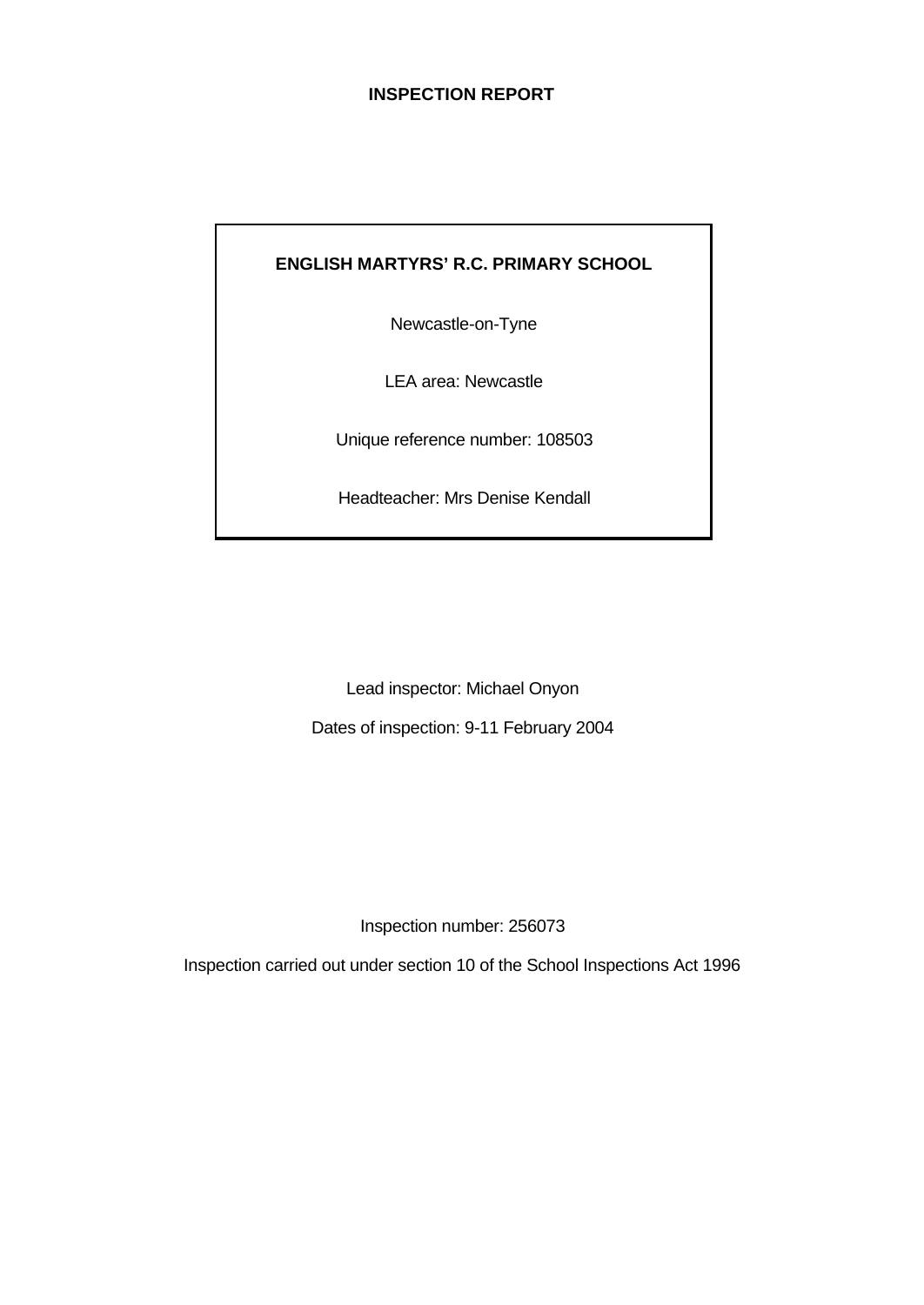#### © Crown copyright 2004

This report may be reproduced in whole or in part for non-commercial educational purposes, provided that all extracts quoted are reproduced verbatim without adaptation and on condition that the source and date thereof are stated.

Further copies of this report are obtainable from the school. Under the School Inspections Act 1996, the school must provide a copy of this report and/or its summary free of charge to certain categories of people. A charge not exceeding the full cost of reproduction may be made for any other copies supplied.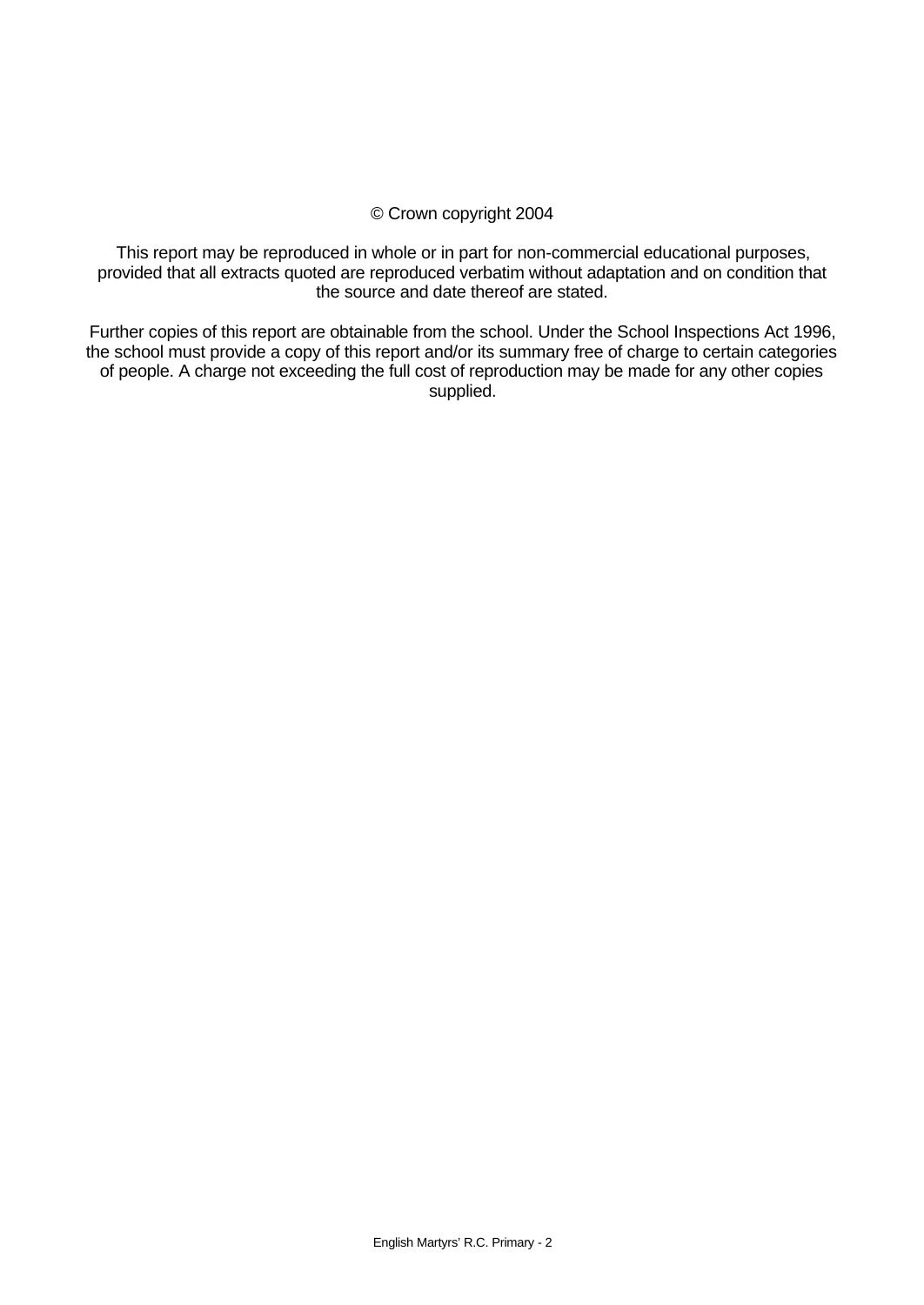# **INFORMATION ABOUT THE SCHOOL**

| Type of school:              | Community                                               |
|------------------------------|---------------------------------------------------------|
| School category:             | Primary                                                 |
| Age range of pupils:         | 4-11 years                                              |
| Gender of pupils:            | Mixed                                                   |
| Number on roll:              | 460                                                     |
| School address:              | <b>Beaufront Gardens</b><br>Fenham<br>Newcastle-on-Tyne |
| Postcode:                    | Tyne and Wear<br>NE5 2SA                                |
| Telephone number:            | 0191 274 7463                                           |
| Fax number:                  | 0191 274 9197                                           |
| Appropriate authority:       | Governors                                               |
| Name of chair of governors:  | <b>Mr Thomas Laidler</b>                                |
| Date of previous inspection: | 6-9 July, 1998                                          |

# **CHARACTERISTICS OF THE SCHOOL**

This a Roman Catholic aided primary school taking pupils from 3 to 11 years old, serving an economically deprived area in Newcastle-upon-Tyne. Since the previous inspection the social characteristics of the area served by the school have declined and the school has also admitted a large number of pupils from a neighbouring school that closed. At the time of the inspection there were 410 full-time pupils in 14 classes, with an additional 51 children attending part-time in the nursery. Many pupils start school with low standards of attainment, particularly in terms of language development. The percentage of pupils known to be eligible for free school meals is above average. The percentage of pupils identified as having special educational needs is below average, most pupils having learning or language difficulties. The percentage of pupils whose first language is not English is higher than in most schools. The school is recognised as a Beacon school, sharing its expertise in ICT, the assessment of pupils' progress through the use of ICT and leadership and management. In addition the school has achieved accreditation as a 'Healthy School' and has also worked with other schools through a local Education Action Zone.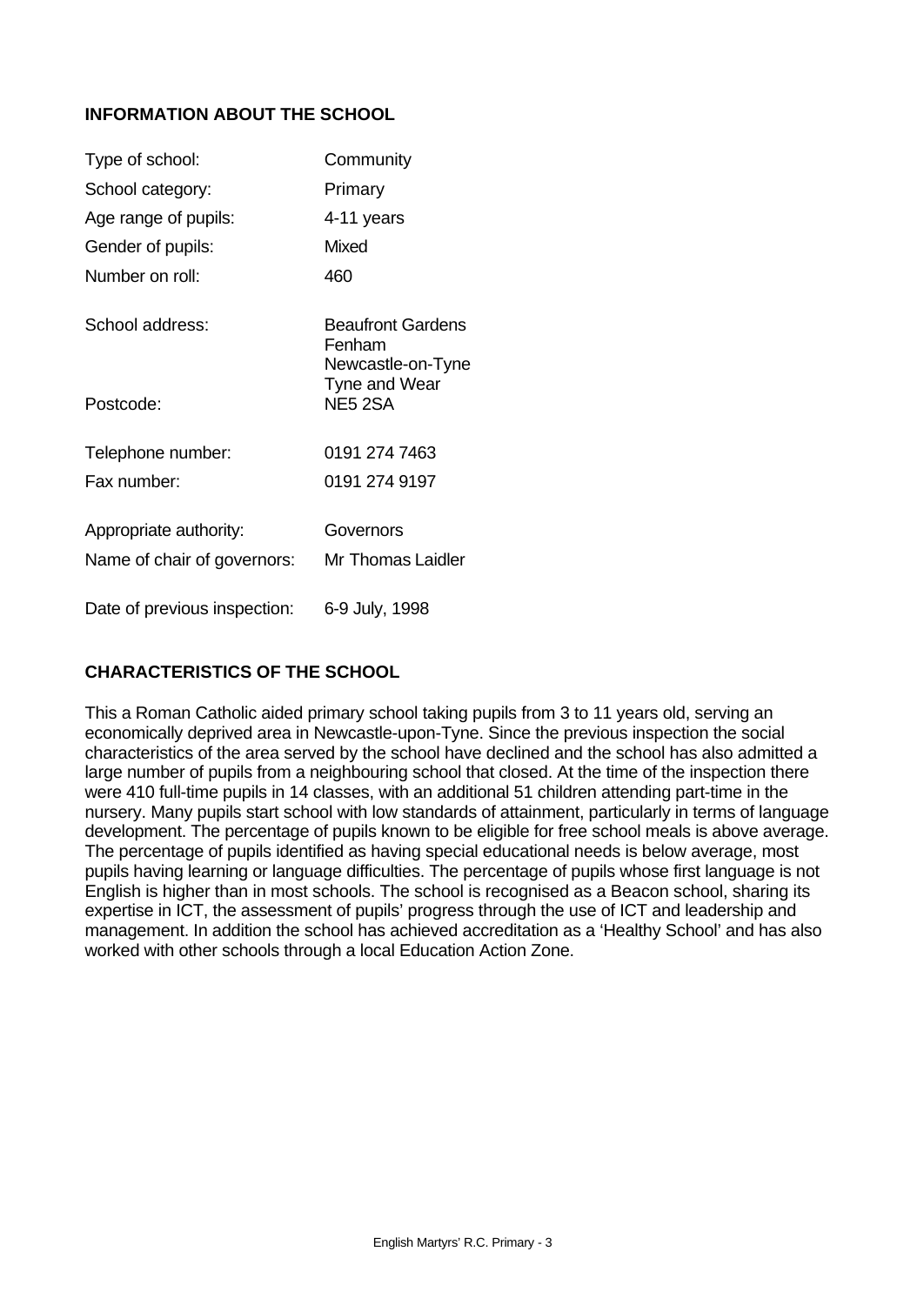# **INFORMATION ABOUT THE INSPECTION TEAM**

| Members of the inspection team |                 |                | <b>Subject responsibilities</b>                                                                       |
|--------------------------------|-----------------|----------------|-------------------------------------------------------------------------------------------------------|
| 18146                          | Michael Onyon   | Lead inspector | English as an additional language,<br>information and communication<br>technology, physical education |
| 9974                           | Daljit Singh    | Lay inspector  |                                                                                                       |
| 32133                          | Joan Elton      | Team inspector | The Foundation Stage, English,<br>citizenship, history                                                |
| 15474                          | John Fairclough | Team inspector | Special educational needs,<br>science, art and design, design and<br>technology                       |
| 32943                          | David Townsend  | Team inspector | Mathematics, geography, music                                                                         |

The inspection contractor was:

Serco QAA

Herringston Barn **Herringston Dorchester** Dorset DT2 9PU

Any concerns or complaints about the inspection or the report should be made initially to the inspection contractor. The procedures are set out in the leaflet *'Complaining about Ofsted Inspections'*, which is available from Ofsted Publications Centre (telephone 07002 637833) or Ofsted's website (www.ofsted.gov.uk).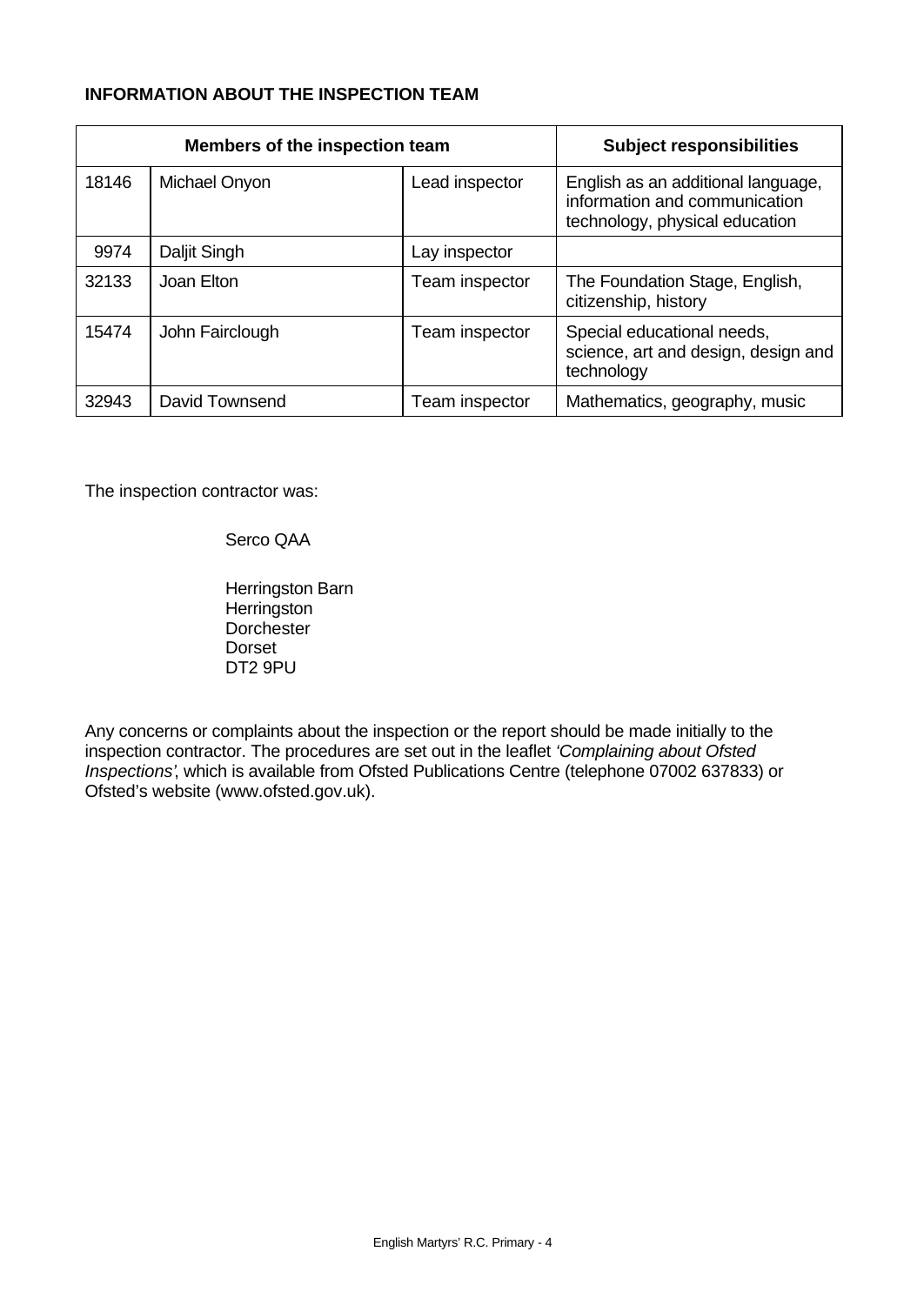# **REPORT CONTENTS**

|                                                                                                                                    | Page |
|------------------------------------------------------------------------------------------------------------------------------------|------|
| <b>PART A: SUMMARY OF THE REPORT</b>                                                                                               | 6    |
| <b>PART B: COMMENTARY ON THE MAIN INSPECTION FINDINGS</b>                                                                          |      |
| <b>STANDARDS ACHIEVED BY PUPILS</b>                                                                                                | 8    |
| Standards achieved in areas of learning, subjects and courses                                                                      |      |
| Pupils' attitudes, values and other personal qualities                                                                             |      |
| <b>QUALITY OF EDUCATION PROVIDED BY THE SCHOOL</b>                                                                                 | 11   |
| Teaching and learning<br>The curriculum<br>Care, guidance and support<br>Partnership with parents, other schools and the community |      |
| <b>LEADERSHIP AND MANAGEMENT</b>                                                                                                   | 16   |
| PART C: THE QUALITY OF EDUCATION IN AREAS OF LEARNING,<br><b>SUBJECTS AND COURSES</b>                                              | 18   |
| AREAS OF LEARNING IN THE FOUNDATION STAGE                                                                                          |      |
| <b>SUBJECTS IN KEY STAGES 1 AND 2</b>                                                                                              |      |
| <b>PART D: SUMMARY OF THE MAIN INSPECTION JUDGEMENTS</b>                                                                           | 30   |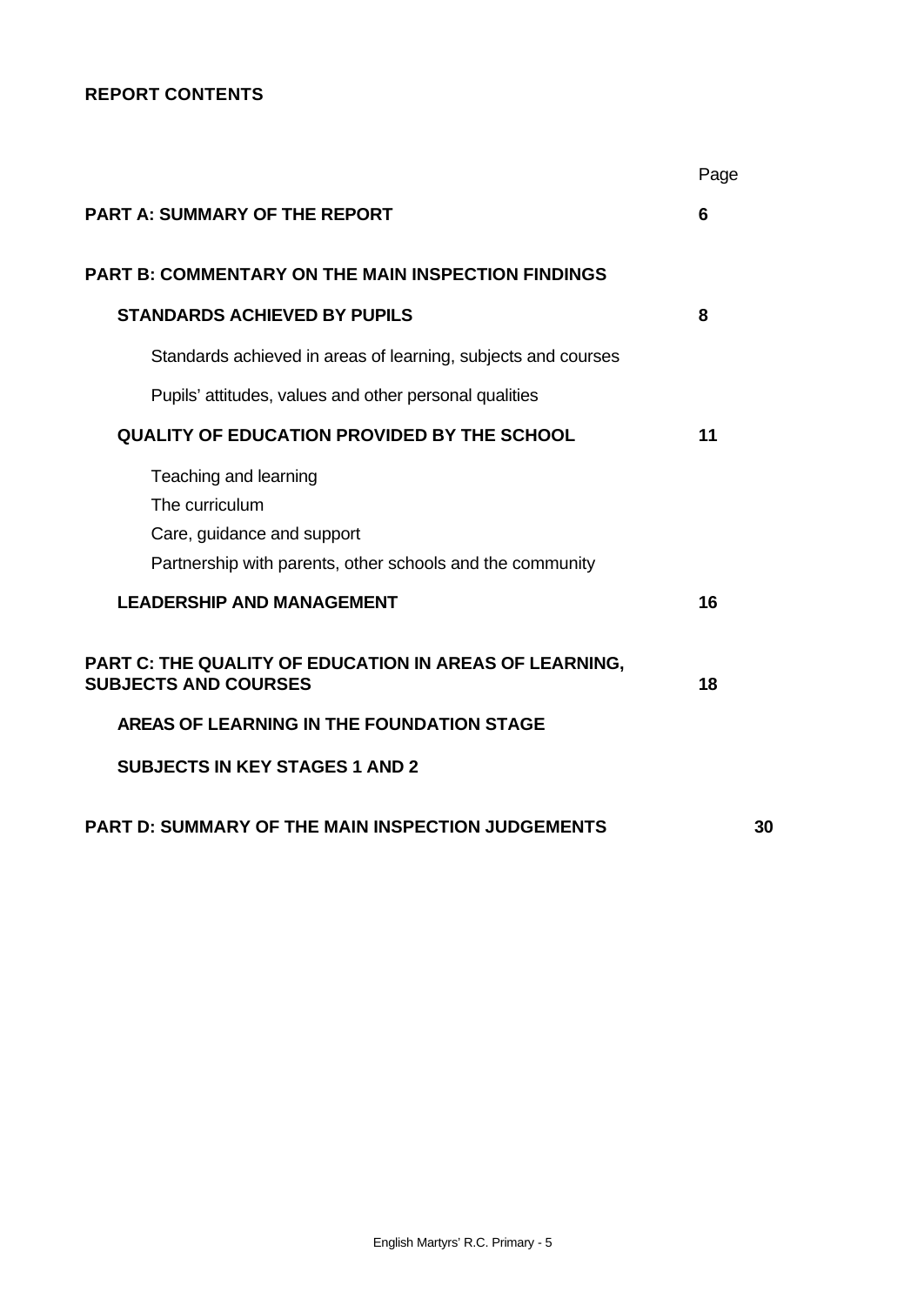## **PART A: SUMMARY OF THE REPORT**

## **OVERALL EVALUATION**

**The school's effectiveness is good**, providing good value for money. Children's attainment on entry is low. The good quality of teaching has been maintained and developed since the previous inspection, and, as a result, pupils achieve well. Standards are above average at the end of Year 6 in English, mathematics and science, and well above average in information and communication technology. Leadership and management are very good, with a very clear focus on seeking continuous improvement. Governance is good.

The school's main strengths and weaknesses are:

- The good quality of teaching enables all pupils to achieve well particularly in English, mathematics, science and information and communication technology (ICT).
- The very effective leadership of the headteacher, very well supported by key staff, promotes very effective teamwork, enabling the school to continuously seek improvement.
- ICT is used very effectively to support teaching and learning in subjects across the curriculum, to enhance teachers' planning and to support the very good quality assessment of pupils' work.
- Very effective links with the community and other schools and colleges are helping to raise standards.
- Induction arrangements, for pupils new to the school, are very good, enabling them to settle quickly and achieve well.
- A minority of parents are not fully involved in the school's efforts to ensure the attendance of their children.
- Opportunities are not always taken, in lessons, to achieve an effective balance between adult led and pupil led activities, limiting the development of pupils' independence.

Since the last inspection, improvement has been satisfactory. At that time the school was identified as a good school, and has maintained its high quality. The key issues identified have been addressed well. Sufficiently challenging work is provided for higher attaining pupils, with opportunities for independent research. Procedures for the assessment of pupils' work have been considerably improved, with clear targets for pupils to improve now regularly set. Standards at the end of Year 6, in 2003, were better than those in 2002, and are on course to improve this year.

| <b>Results in National</b><br>Curriculum tests at the end |      | schools in similar<br>contexts |      |      |
|-----------------------------------------------------------|------|--------------------------------|------|------|
| of Year 6, compared with:                                 | 2001 | 2002                           | 2003 | 2003 |
| English                                                   |      |                                |      | в    |
| <b>Mathematics</b>                                        | в    |                                |      | n    |
| Science                                                   |      |                                |      |      |

## **STANDARDS ACHIEVED**

*Key: A - well above average; B – above average; C – average; D – below average; E – well below average Schools in similar contexts are those with a similar number of pupils eligible for free school meals.*

Although overall standards of attainment, as represented by national test results, are average in mathematics and science, and below average in English, present standards are higher than in 2003 and represent **good achievement** for the pupils taking account of their low starting point, increased levels of pupil mobility, and the intake of a large number of pupils from a school that closed. In comparison with schools in similar contexts, results at the end of Year 6 are well above average in mathematics and above average in English and science. Many children enter the nursery with low initial standards and achieve well reaching the goals children are expected to reach by the end of reception, in all six of the required areas of learning. Pupils' achievement in Years 1 and 2 is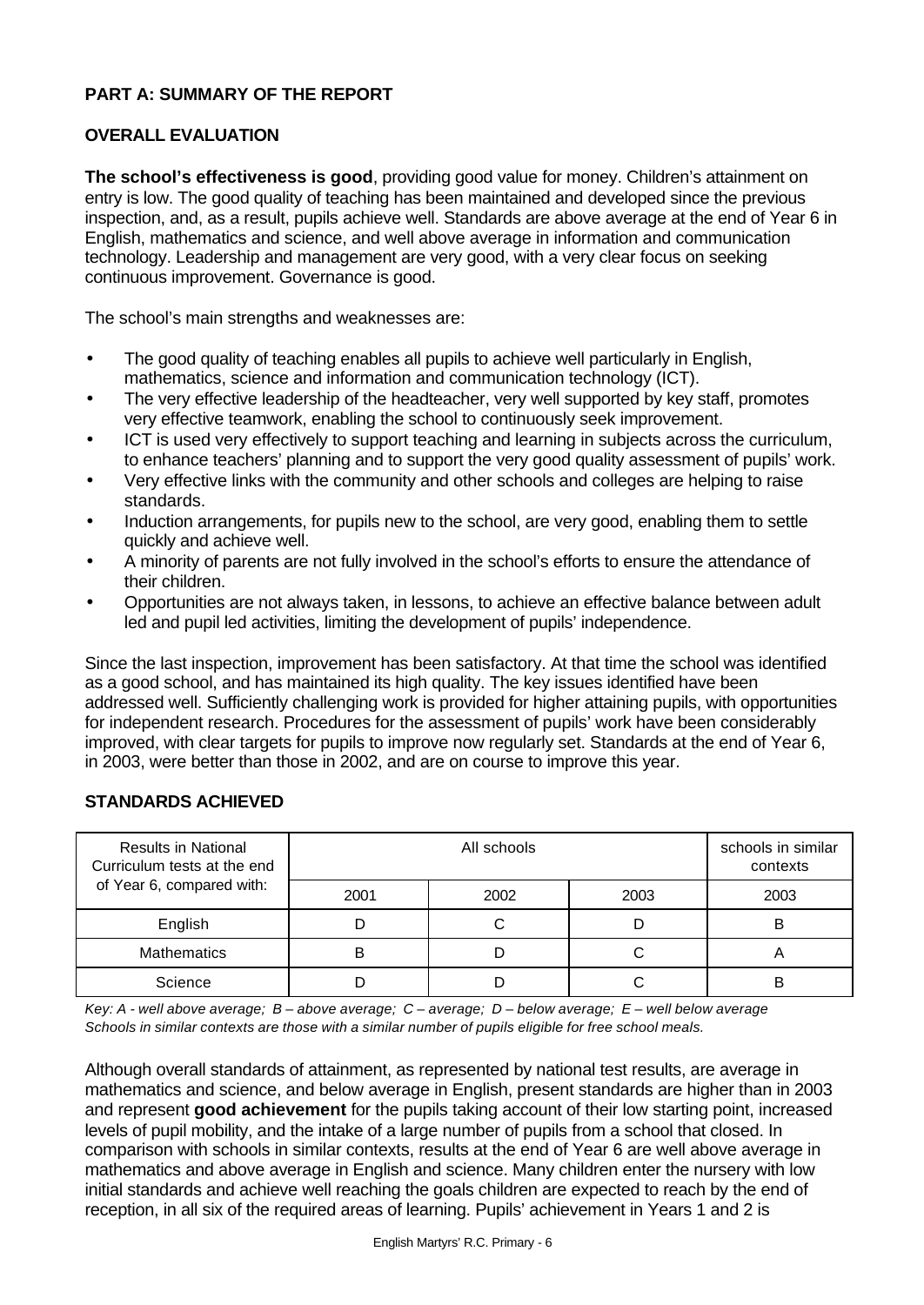satisfactory, and attainment is average in reading, writing and mathematics. Achievement in Years 3- 6 is good. Inspection evidence indicates that the present standards by Year 6, are above average in English, mathematics and science and well above average in ICT. Pupils with special educational needs and those learning English as an additional language make good progress and achieve well. **Pupils' personal qualities are good.** Their attitudes to learning are positive and they behave well. The school's strong valuing ethos effectively supports **good spiritual, moral and social development** of pupils. The rate of attendance is satisfactory.

# **QUALITY OF EDUCATION**

**The school provides a good quality of education. The quality of teaching is good overall.** Examples of effective teaching were seen in English, mathematics, science and ICT and teaching is consistently good in the Foundation Stage. Teachers show a strong commitment to the school and work effectively as a team. The good quality of teaching seen at the previous inspection has been maintained and contributes to effective learning. There are good relationships with pupils, and teachers use an effective range of teaching strategies, with good planning and organisation of lessons encouraging good learning, with the school looking to further develop opportunities for pupils' independent learning. Teachers use ICT very effectively to support the good quality teaching and learning, and teaching and learning support assistants provide effective support being effectively involved in the preparation of pupils' work. Whilst there is an appropriate emphasis upon English, mathematics, science and ICT the curriculum is broad and balanced. Pupils' personal, social and health education is developed well. The care, support and guidance offered to pupils are good. The school's partnership with the community and other schools is very good. Whilst the partnership with the majority of parents is good a minority of parents could improve their support of the school's efforts to improve attendance.

# **LEADERSHIP AND MANAGEMENT**

**Leadership and management are very good.** There is a clear vision to build on the successful work of the school and to continuously improve. The school reflects well on its work and has been particularly effective in building upon its role as a Beacon school and working with partners in a local Education Action Zone to effectively maintain and raise standards. Pupils' achievements are effectively monitored and evaluated with targets for improvement in English and mathematics effectively shared with pupils and parents. All statutory requirements are in place. The governing body provides good governance, they know the school's strengths and weaknesses well and are fully involved in helping to shape the future of the school.

# **PARENTS' AND PUPILS' VIEWS OF THE SCHOOL**

Overall, parents regard the school very highly. In particular they feel their children make good progress, the teaching is good, there is good quality leadership and management and staff are approachable. Pupils also are supportive of the school and feel that their views are listened to and that they contribute to the life of the school. Pupil representatives play a full part in suggesting future developments through their involvement in the school council.

## **IMPROVEMENTS NEEDED**

The most important things the school should do to improve are:

- Form a more effective relationship with a minority of parents who do not effectively support the school's efforts to improve attendance.
- Achieve a better balance of pupil initiated and adult led activities, in classrooms, to further encourage pupils' independent learning.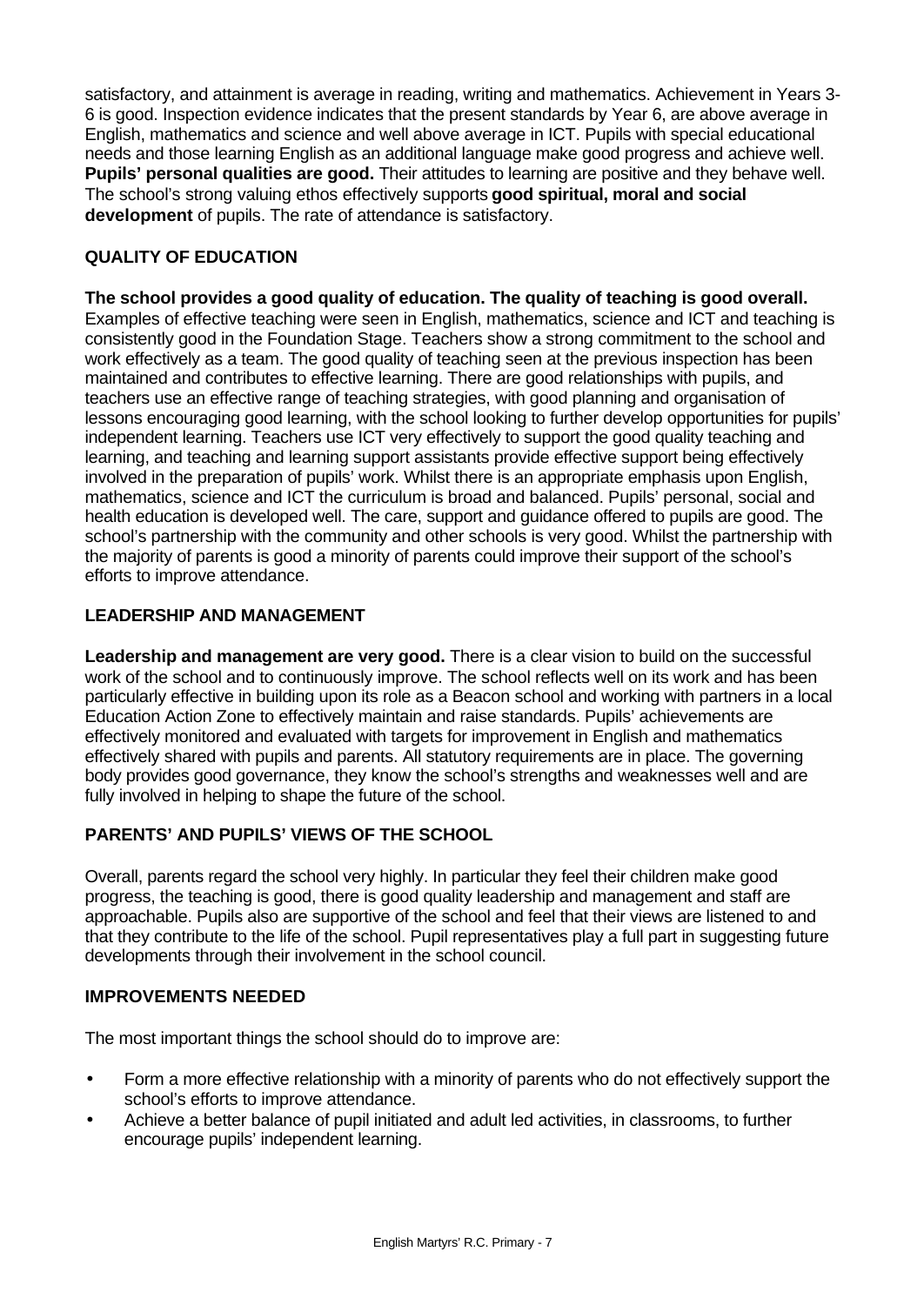## **PART B: COMMENTARY ON THE INSPECTION FINDINGS**

## **STANDARDS ACHIEVED BY PUPILS**

#### **Standards achieved in areas of learning, subjects and courses**

*Achievement is a measure of how well pupils are doing, taking their progress and their capability into account.*

Achievement is good overall, and standards are above average by the time pupils leave the school. Children achieve well in the Foundation Stage and there is satisfactory achievement for pupils in Years 1 and 2. In Years 3-6 pupils achieve well. Achievement for pupils with special educational needs and those learning English as an additional language is good.

#### **Main strengths and weaknesses**

- Whilst standards are average in relation to the goals that children are expected to reach by the end of reception, they represent good achievement given the low starting point of most children.
- Standards are above average in English, mathematics and science by Year 6.
- As a result of the school's very good provision, standards in ICT are above average by Year 2 and well above average by Year 6.
- Since the previous inspection a large number of pupils have been admitted from a neighbouring school that closed. This had a negative impact upon the results of national tests, but the school has maintained standards previously achieved.

## **Commentary**

- 1. In the National Curriculum tests for 2003, standards were average in reading and below average in writing and mathematics by the end of Year 2. Teacher assessments in science show standards to be below average. By the end of Year 6 standards were below average in English and average in mathematics and science. It can be seen from the table below that standards at the end of Year 2 were lower than those in 2002. When compared with similar schools nationally results at the end of Year 2 are average in writing and mathematics and above average in reading. At the end of Year 6 results improved in mathematics and science from 2002 to 2003, but declined in English. When compared to similar schools the results are above average in English and science and well above average in mathematics.
- 2. The fluctuating pattern of results is informed by the school's detailed 'tracking' procedures, illustrating the impact of an intake of pupils from another school that closed. The evidence of inspection indicates that standards are average in Year 2, in reading, writing, mathematics and science and above average in Year 6 in English, mathematics and science. School data also indicates that children are entering the Foundation Stage with lower levels of attainment than at the time of the previous inspection.

| Standards in:      | School results | National results |  |  |  |
|--------------------|----------------|------------------|--|--|--|
| Reading            | 15.6 (17.9)    | 15.7 (15.8)      |  |  |  |
| Writing            | 14.2 (15.9)    | 14.6 (14.4)      |  |  |  |
| <b>Mathematics</b> | 15.7 (17.8)    | 16.3 (16.5)      |  |  |  |

#### *Standards in national tests at the end of Year 2 – average point scores in 2003*

*There were 58 pupils in the year group. Figures in brackets are for the previous year*

3. Most pupils enter the Foundation Stage with levels of attainment below those expected nationally, and also below comparable local averages. As the result of good and very good teaching, children achieve well in relation to the goals they are expected to reach by the end of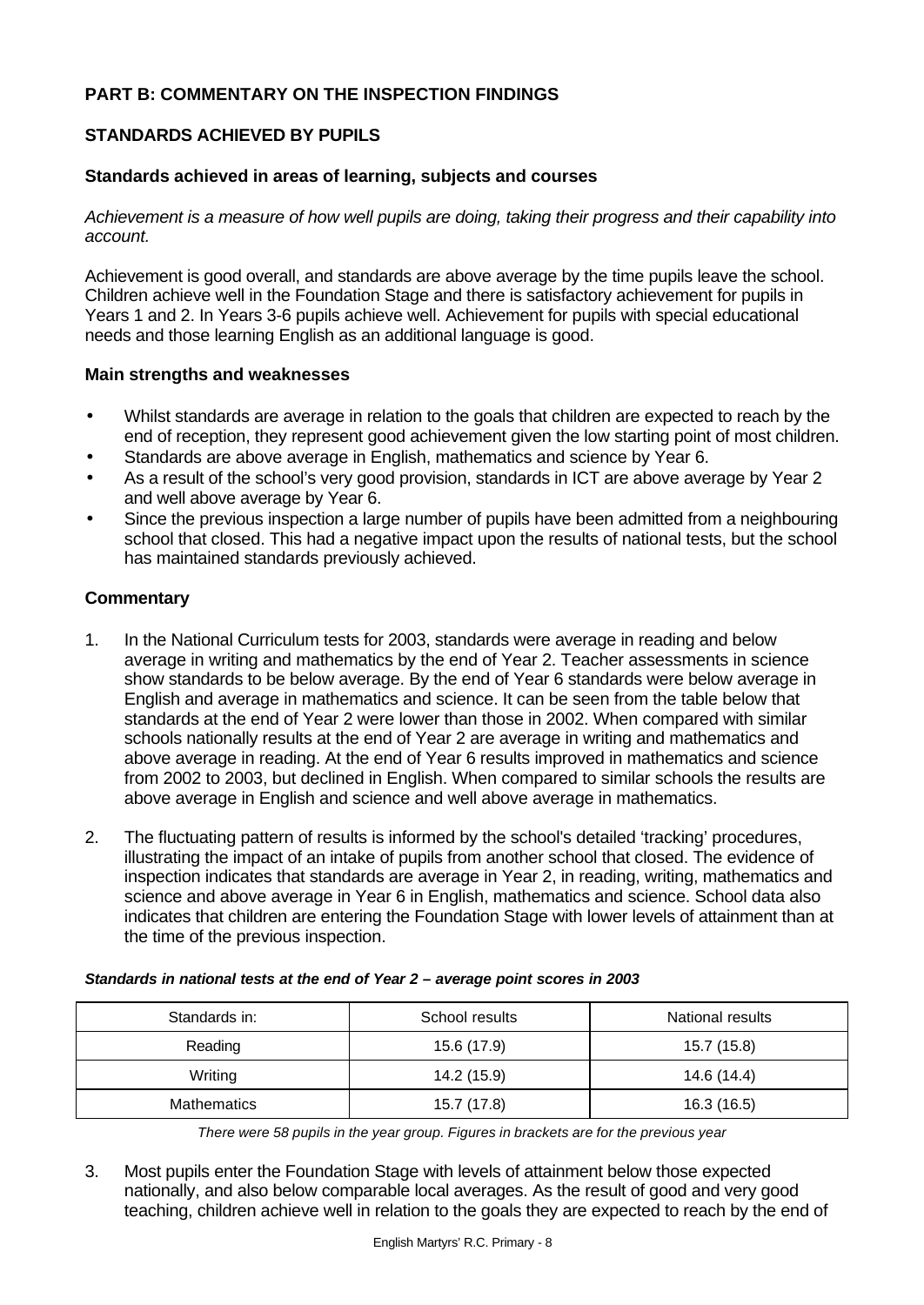reception. Standards, as they enter Year 1, are average in reading, writing and mathematics. In Years 1 and 2 pupils had previously achieved better than indicated by the 2003 results, however, several pupils have joined the year group tested at the end of Year 2, with a negative impact upon results. Currently in Year 3, the year group is receiving well-targeted support aimed at improving standards as they progress through Years 3-6. Care is taken to provide a variety of opportunities for learning so that pupils new to the school find it easier to learn in their new environment. In their responses to the parental questionnaire, parents rightly expressed the view that standards are good and that their children are encouraged to do as well as they can.

| Standards in:      | School results | National results |
|--------------------|----------------|------------------|
| English            | 26.4 (27.6)    | 26.8 (27.0)      |
| <b>Mathematics</b> | 27.2 (26.1)    | 26.8 (26.7)      |
| Science            | 28.4 (27.9)    | 28.6 (28.3)      |

|  |  |  | Standards in national tests at the end of Year 6 - average point scores in 2003 |
|--|--|--|---------------------------------------------------------------------------------|
|--|--|--|---------------------------------------------------------------------------------|

*There were 56 pupils in the year group. Figures in brackets are for the previous year*

- 4. A strong feature of the school is its provision in ICT, which has improved since the previous inspection. As a result of its well planned use and the timing of opportunities for pupils, standards in ICT are above average in Year 2 and well above average in Year 6. Achievement is good and pupils do well because of the extensive range of opportunities to use ICT. All classrooms are equipped with interactive whiteboards that are used consistently by teachers, not only to teach ICT skills, but also to support teaching and learning in other subjects. Pupils are confident in their use and application of ICT, produce procedures without difficulty and regularly search the Internet to find a range of information. The effect of the improved provision and its use by teachers has impacted positively on standards across the school.
- 5. In the period since the previous inspection data indicates that the level of attainment of children entering the school has declined. Social characteristics have changed and the school now serves an area of deprivation. Most children enter the school with below average standards and achieve well in the Foundation Stage because of good quality teaching and the way that activities are well matched to their needs. They reach the goals they are expected to reach in all the areas of learning by the end of reception. In Years 1 and 2 pupils consolidate and broaden their skills and reach average standards; above average in ICT. They continue to build upon their skills as they move through the school and by the time they leave they do better than most pupils of their age. They achieve particularly well when compared to pupils in similar schools. All pupils, including those with special educational needs and those learning English as an additional language, achieve well as a result of the encouragement they receive from teachers and other adults.

## **Pupils' attitudes, values and other personal qualities**

Pupils' attitudes, behaviour and relationships with other adults are good. They are supported by pupils' broadly satisfactory attendance, which enables them to achieve well. Pupils value the education they receive and this pleases their parents. Pupils' spiritual, moral and social development is good; their cultural development is satisfactory.

## **Main strengths and weaknesses**

- Most pupils are keen, enthusiastic learners and actively engage in academic and social activities.
- Most pupils have pleasant and purposeful dispositions and caring attitudes, which support constructive relationships.
- A minority of parents do not effectively support the school's efforts to improve attendance.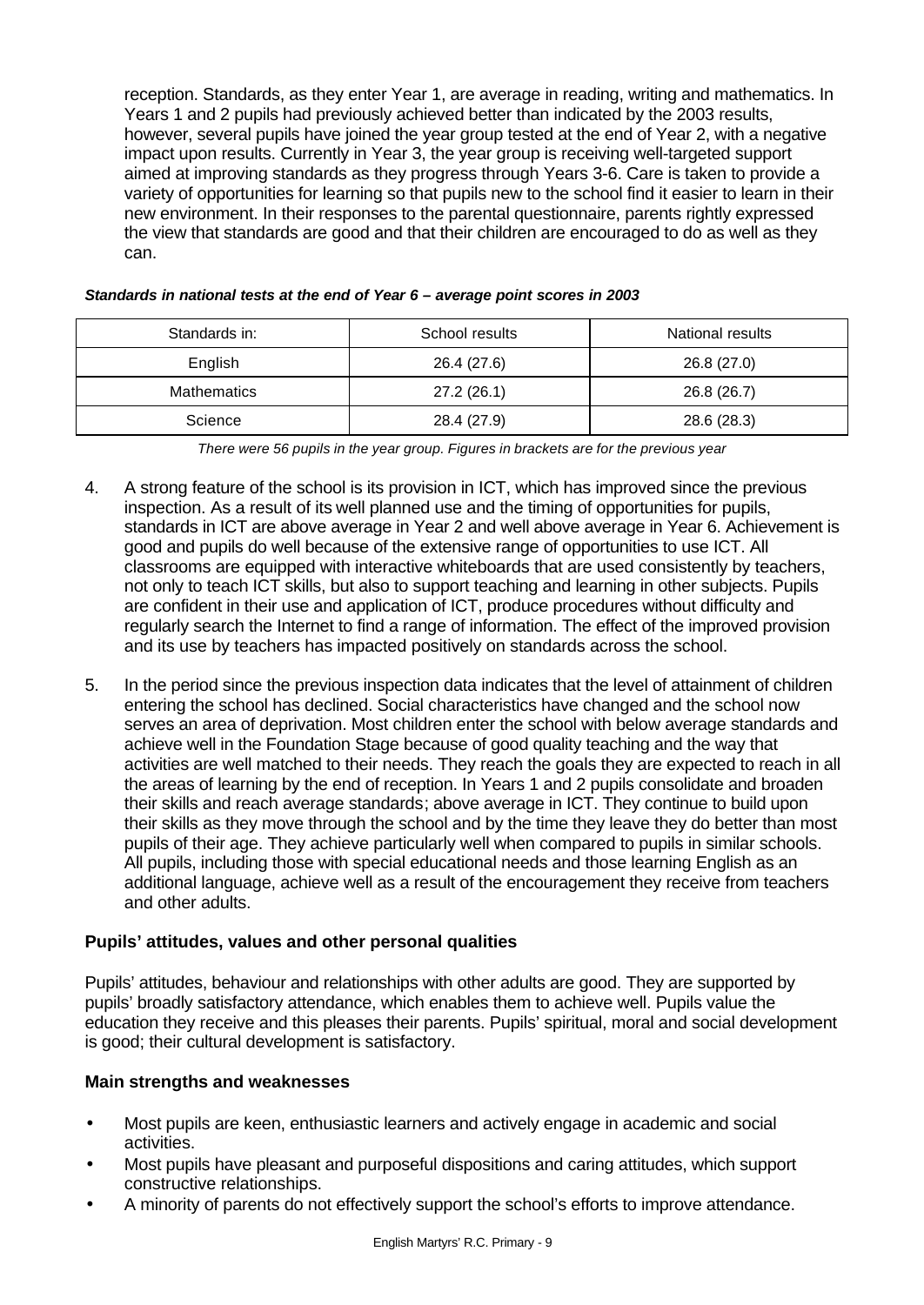• The provision for pupils' personal development is good and enables pupils to serve their school with pride.

## **Commentary**

6. Most pupils enjoy learning, work hard and are confident and motivated learners. Pupils' positive desire to learn was evident in most lessons inside and outside school. During the inspection Year 6 travelled to the Newcastle United football ground to participate in an ICT lesson in the learning centre. They were observed working in a very disciplined and conscientious manner. Throughout the lesson their behaviour was exemplary and very effectively supported by their very good relationship with the teacher. Pupils also enjoy activities after school; for example, Irish dancing. This activity enabled pupils to broaden their cultural and social experiences and learn in an adventurous and harmonious atmosphere. The school is a calm and orderly community as a result of high expectations about conduct and the very good use of praise and reward for good behaviour. For example, school rules are made very clear to pupils and there are incentives to behave well and make good efforts in learning. However, very occasionally, levels of concentration are affected by some pupils who sometimes waste time by being noisy and disruptive, affecting both teaching and learning.

## *Attendance in the latest complete reporting year (%)*

| Authorised absence |     | Unauthorised absence |     |
|--------------------|-----|----------------------|-----|
| School data        | 6.6 | School data          |     |
| National data      | 5.4 | National data        | 0.4 |

*The table gives the percentage of half days (sessions) missed through absence for the latest complete reporting year.*

- 7. The school admitted a large number of pupils from a school that closed and has worked hard to build good relationships with the parents of the pupils. However, a minority of parents do not effectively support the efforts of the school to improve attendance or to ensure that their children attend promptly.
- 8. Inspection evidence indicates that relationships between pupils and with adults, as well as interracial and boy/girl friendships are based on mutual respect and are instrumental to raising achievements, and enable pupils to develop physically and emotionally. The interaction between the school community helps pupils to learn in a happy and friendly environment. Staff provide good role models for pupils' own behaviour and pupils respect and value each other's opinions and co-operate well in lessons, for example, the sensible way in which they work on computers, sometimes helping others and discussing approaches to problems.
- 9. Pupils enjoy the responsibilities they are given as members of the school council, class and school monitors and organising fund-raising events. They exercise their independence with maturity and pride. They serve their school and wider community in an assertive way and the school is seeking additional opportunities to develop independent learning in lessons.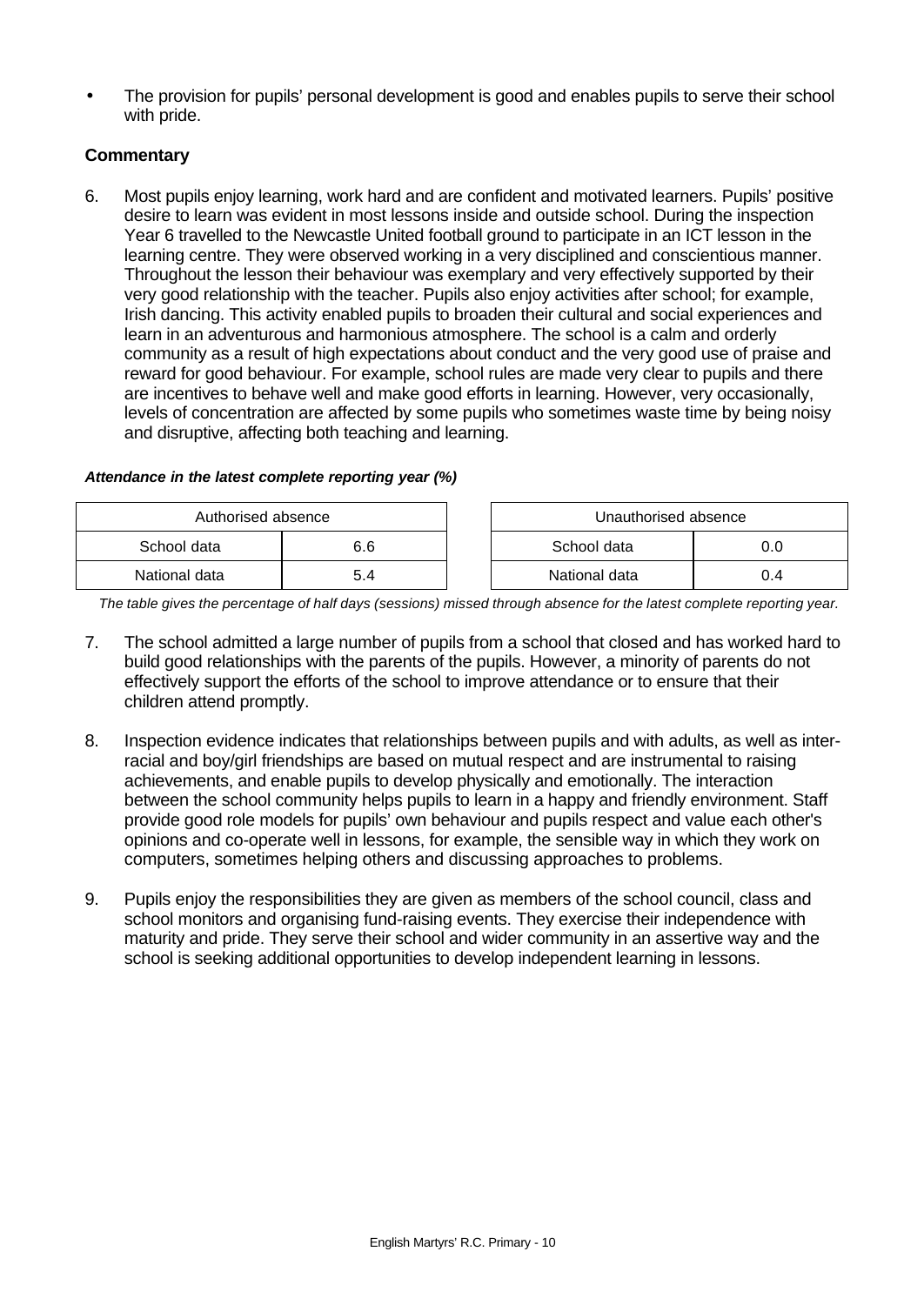#### *Ethnic background of pupils Exclusions in the last school year*

| Categories used in the Annual School Census         | No of pupils<br>on roll |     |  |  | Number of<br>permanent<br>exclusions |
|-----------------------------------------------------|-------------------------|-----|--|--|--------------------------------------|
| White - British                                     |                         | 383 |  |  |                                      |
| White – any other White background                  |                         | 2   |  |  |                                      |
| Mixed - White and Black African                     |                         | 2   |  |  |                                      |
| Asian or Asian British - Indian                     |                         | 2   |  |  |                                      |
| Asian or Asian British - Pakistani                  |                         | 8   |  |  |                                      |
| Asian or Asian British - Bangladeshi                |                         |     |  |  |                                      |
| Asian or Asian British - any other Asian background |                         | 5   |  |  |                                      |
| Black or Black British - African                    |                         |     |  |  |                                      |

*The table gives the number of exclusions, which may be different from the number of pupils excluded.*

10. Collective acts of worship, activities prior to lessons, during lunchtimes and after-school clubs, such as basketball and visits to places of interest and stimulating displays effectively enhance achievement and provide good support for pupils' spiritual, moral and social development. Pupils learn to think about their faith and culture, which enables them to learn and care for their community and environment, as part of their Catholic faith and as better human beings. Their positive experiences help the school community to appreciate teachings from other faiths and cultures in a satisfactory way. Whilst this is an improvement since the previous inspection the school could further develop its knowledge of other racial minorities by building on visits into the community and providing more regular contact with people from other racial groups.

# **QUALITY OF EDUCATION PROVIDED BY THE SCHOOL**

The quality of education is good. Teaching and learning are good, with consistently good teaching in the Foundation Stage and Years 3-6. Assessment is used well. The curriculum is good, and the school's accommodation and resources are good. Provision for pupils' care, support and guidance is good. Overall, the school's partnership with the majority of parents is good, although a minority of parents could do more to support the school. The partnership with the community and other schools is very good.

## **Teaching and learning**

Teaching and learning are good. Overall, assessment is used well.

## **Main strengths and weaknesses**

- Teaching interests and involves pupils very well through very good use of resources and the support and encouragement of teaching assistants.
- Use of ICT to record lesson plans enables good monitoring and supports less confident teachers well, by ensuring that all lesson planning is good.
- Very good assessment procedures contribute to the close monitoring of individual progress and to the identification of clear targets for learning.
- The marking of higher attaining pupils' work, particularly in English, establishes challenging individual learning targets so that the pupils understand what they need to do to improve.
- The lesson plans of some teachers are often dominated by unit plans from national guidance and do not always fully reflecting the learning needs of individual pupils.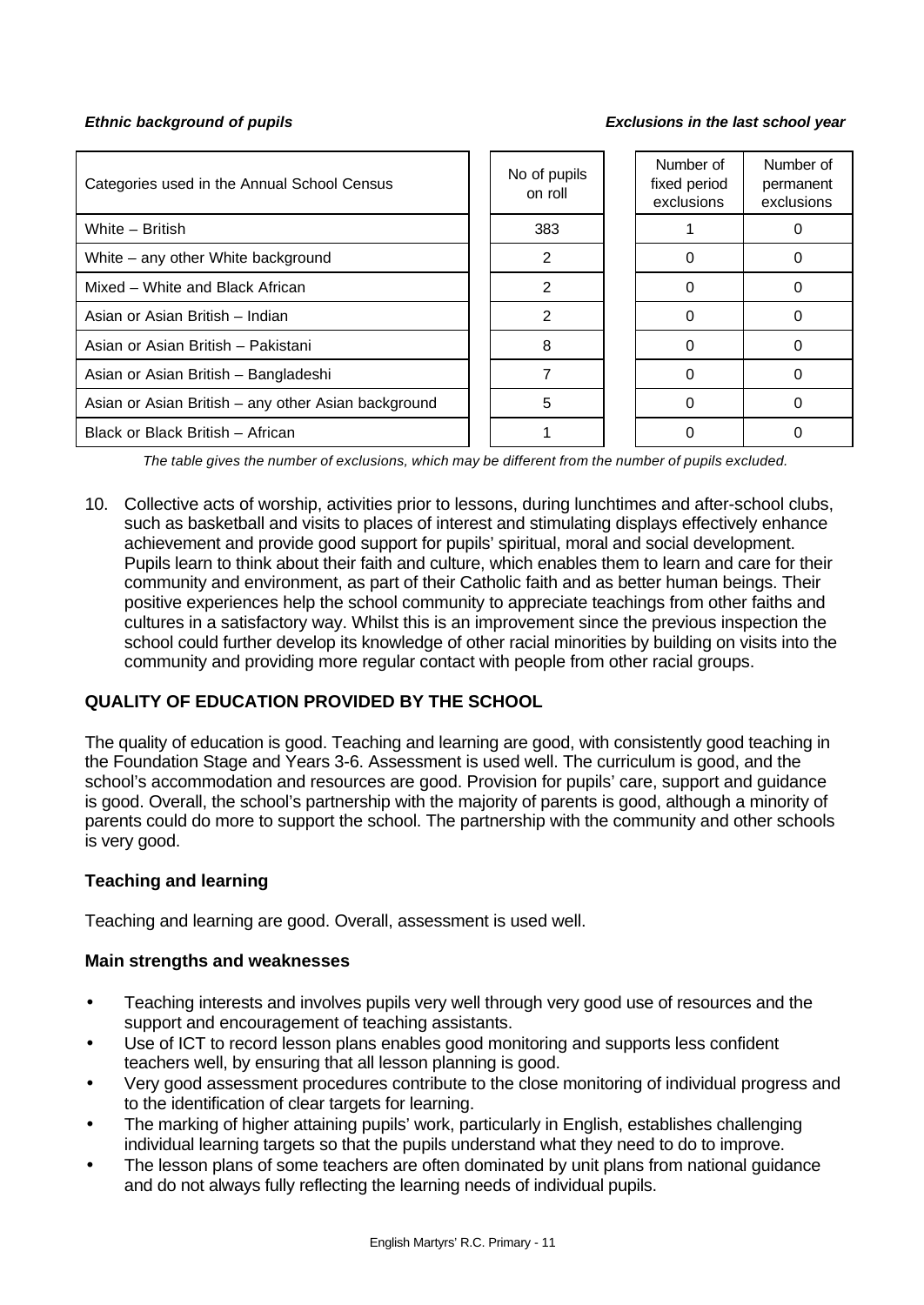• Often, where teaching is satisfactory rather than good, too much of the lesson is given to teacher-directed activities, limiting opportunities for pupils to develop as independent learners.

# **Commentary**

| Excellent | Very good | Good     | Satisfactory | Unsatisfactory | Poor | Very Poor |
|-----------|-----------|----------|--------------|----------------|------|-----------|
|           | 17 (28%)  | 25 (41%) | 19 (31%)     |                |      |           |

#### *Summary of teaching observed during the inspection in 61 lessons*

*The table gives the number of lessons observed in each of the seven categories used to make judgements about lessons; figures in brackets show percentages where 30 or more lessons are seen.*

- 11. The school has maintained the good quality of teaching of the previous inspection and has improved the use of assessment information so that improvement in teaching and learning is judged to be good. The use of the school's networked ICT system for planning teaching, supports close monitoring and ensures a good structure for teaching in all lessons. However, this does at times inhibit the expression of more adventurous teaching. As a result, pupils are not always given opportunities for independent learning through different tasks. Good teaching in the Foundation Stage is underpinned by consistently very good teaching in the nursery class and the very good contribution of teaching assistants. Whilst, overall, there is good teaching in Years 1 and 2, it is stronger in Year 1 than in Year 2. Good and very good teaching is found throughout Years 3-6. Parents expressed a very positive view of the good quality of teaching in the school.
- 12. Pupils are interested and involved in the majority of lessons as a result of the skilful use of interactive whiteboards. Appropriate software supports teaching in many lessons. For example, a 'big book' for shared reading in an English lesson in Year 1 enabled all pupils to access the text easily when it was displayed on the large screen. Practical resources and artefacts are used well in subjects such as science, art and design, religious education and history. A science lesson was much improved when xylophones and chime bars were used to 'tune' the sounds made by blowing across the neck of bottles. This very good engagement of the pupils is linked to clear expectations about behaviour and contributes much to pupils' good attitudes and behaviour observed in lessons. However, time was not always used well in lessons; direct teaching was sometimes overlong and did not always leave pupils with sufficient time for the completion of independent activities. For example, in an English lesson, pupils' work on paragraphs did not develop fully as a result of insufficient time for independent work after an overlong explanation of skills to be used. Pupils with special educational needs benefit from good involvement in all learning activities because well-trained teaching assistants ensure full attention to teaching and effective completion of tasks.
- 13. Very good assessment procedures provide regular information about pupils' achievement and this is analysed to identify areas of learning for development. The analysis of national tests effectively compares the school performance against that of other schools. Pupils' progress is monitored closely and accurate predictions are made about future attainment. The school monitors the progress of different groups of pupils and acts accordingly to improve their learning by setting individual and class targets in subjects. In Years 1 and 2 pupils display their learning targets with their photograph where they sit. In Years 3-6 targets for individual pupils are displayed in different ways. On occasion, the outcomes of pupils' assessment are not explained to pupils in a way that will best help their future learning. The school's development plan acknowledges the need to involve pupils more in the process of setting targets.
- 14. Teachers have a good knowledge of their pupils' abilities and adjust expectations accordingly. Learning is mainly differentiated by the quality of pupils' work. Pupils with special educational needs benefit from good involvement in all learning activities because well-trained teaching assistants ensure full attention to teaching and effective completion of tasks. Relationships are good and pupils are aware of what is expected of them. Where lesson objectives are based too broadly on the guidance of national strategies they are not easily accessible to all pupils. Pupils'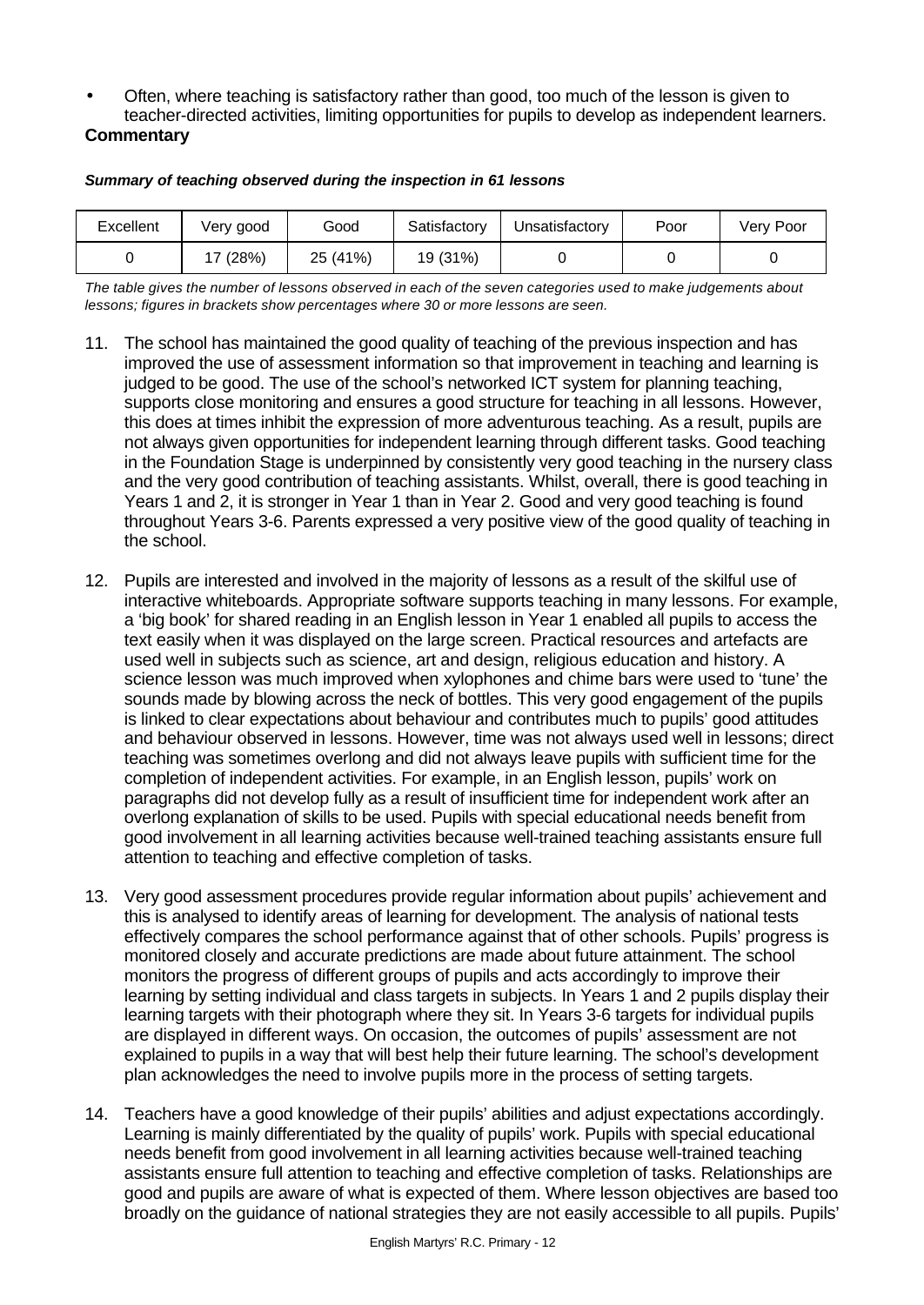knowledge of which aspects of learning they find difficult are not always represented in their targets and there is sometimes an imbalance in the time taken to present information and opportunities for pupils to learn independently.

## **The curriculum**

Overall, the curriculum is good**.** There are good opportunities for enrichment, for example, through extra-curricular activities in sport and music. The arrangements for staffing and the school's accommodation and resources support the implementation of the curriculum effectively.

#### **Main strengths and weaknesses**

- The curriculum is well planned and evaluated, enabling most pupils to achieve well and develop their capabilities.
- Opportunities for enrichment are good, both within and beyond the school day.
- Provision for personal, social and health education is good and aids the pupils' development well.
- Whilst the needs of gifted and talented pupils have been identified, the school is seeking to continue to improve the opportunities available to these pupils.
- The school's staffing in terms of teachers and support staff is good and assists the teaching of the curriculum well.
- The school is well resourced and its spacious accommodation enables the curriculum to be delivered effectively.

- 15. The curriculum has been comprehensively reviewed and updated to take account of new developments and the needs of most pupils. Detailed schemes of work have been compiled, subjects have been carefully timetabled and curriculum delivery fully monitored to ensure that statutory requirements are fully met. The detailed planning has helped to ensure that all pupils have access to a broad and balanced curriculum. It specifies clearly the expectations of pupils' learning for each subject and year group and, consequently, teaching in each subject is well prepared and pupil achievement is good overall.
- 16. A very stimulating and lively environment is created in the Foundation Stage, where children's work is attractively displayed and where a warm, calm and caring atmosphere pervades. The outdoor play area contains safe resources to develop physical education and much indoor equipment is used outside. Further development of the outdoor area is planned along with a general school grounds programme and this should ensure opportunities to extend the whole early years curriculum.
- 17. The school supports the curriculum well through a good range of visitors, educational visits and activities outside lesson times. Younger pupils particularly appreciated recent visits to St. Mary's Cathedral, the quayside and the theatre, which provided real contexts for learning. Nearly all parents who responded at the time of inspection believed that there is a good range of activities that pupils find interesting and enjoyable. The school offers a wide range of extracurricular clubs, including sports and arts based activities such as Irish dancing, choir, art club, ballet and football. Parents appreciate the good quality of opportunities available through activities outside usual lessons. The school successfully identifies gifted and talented pupils and these pupils undoubtedly gain from the enrichment activities provided. The school improvement plan identifies the desire to extend the range of opportunities currently available.
- 18. There is good curriculum provision for pupils with special educational needs, as the result of the good assessment of their needs and good planning, by teachers and support staff, to meet those needs. Pupils who are learning English as an additional language are also well provided for, with equal opportunities provided for all pupils in all areas of the curriculum.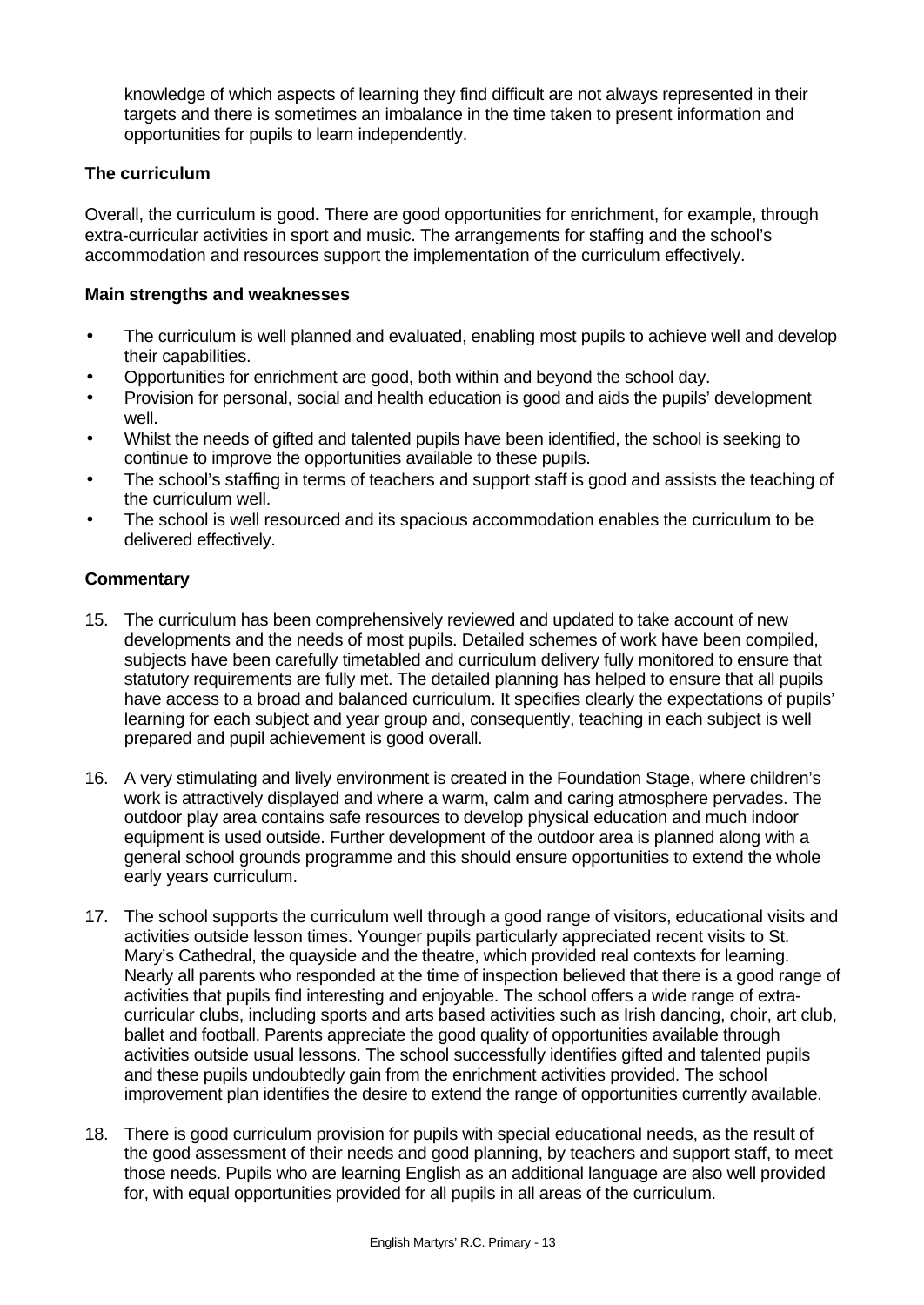- 19. Opportunities for pupils' personal, social and health education are systematically planned for across the curriculum and enriched by talks from community members such as the local police constable on themes such as 'personal safety'. Links with a feeder secondary school have enabled staff to share expertise and initiate, for example, a music project, which gave Year 6 pupils experience of working with older peers.
- 20. The school has a good number of teachers and teaching assistants, which enable them to organise classes in a manner that supports the needs of the pupils well. As a result, most pupils receive good equality of opportunity, including the more able for whom work is carefully extended and pupils with English as an additional language, who receive targeted support. Boys and girls achieve equally well overall across the wider curriculum, as do pupils from ethnic minorities, due in part to the effective systems for identifying pupil needs in subject planning.
- 21. The school's accommodation is spacious and enables the curriculum to be fully delivered. Resources are good; the ICT equipment purchased to enhance subject teaching is a particular strength and resources to enable each scheme of work to be taught have been effectively identified and developed.

## **Care, guidance and support**

The school has successfully sustained the good quality of care reported in the previous inspection enabling pupils to learn in a happy, safe and secure environment ensuring good achievement and growth for all pupils.

## **Main strengths and weaknesses**

- Teachers care for pupils well and celebrate their achievements, regardless of pupils' ability, providing a stimulating learning environment.
- Induction arrangements for pupils are very good.
- The school ensures that it listens carefully to pupils and provides them with an effective opportunity to play an active role in the running of the school.

- 22. The school ensures that all pupils learn in a friendly, happy and stimulating environment that effectively promotes Catholic values such as care and justice for all. New children to the school are gradually and sensitively inducted through several pre-school integration sessions. A 'buddy' system operates so that they can turn to an older pupil for friendship to help them settle. When the school admitted the large number of pupils from a school that closed, the staff took time to visit the school and to assess the needs of pupils, talking with them about what life at their new school would be like.
- 23. Teachers and support staff listen to their pupils and celebrate their achievements, both inside and outside the school community. Providing good levels of personal care and collective academic support, guidance and advice that are conducive to learning, effectively ensures the well-being and welfare of all pupils, regardless of religion, ability, ethnic and racial origin.
- 24. The quality of care ensures that children who leave the school for the high school settle happily and calmly into their new school. The headteacher from the local high school wrote, 'English Martyrs' is devoted to the well-being and progress of each child. The excellent foundation in attainment, personal growth and faith is characteristic of their children'. The inspection team endorse this message. The school's designated officer for child protection is well trained and deals with any issues effectively. There are good arrangements to inform staff about child protection policy and procedures. Risk assessment is undertaken as required for general health and safety matters.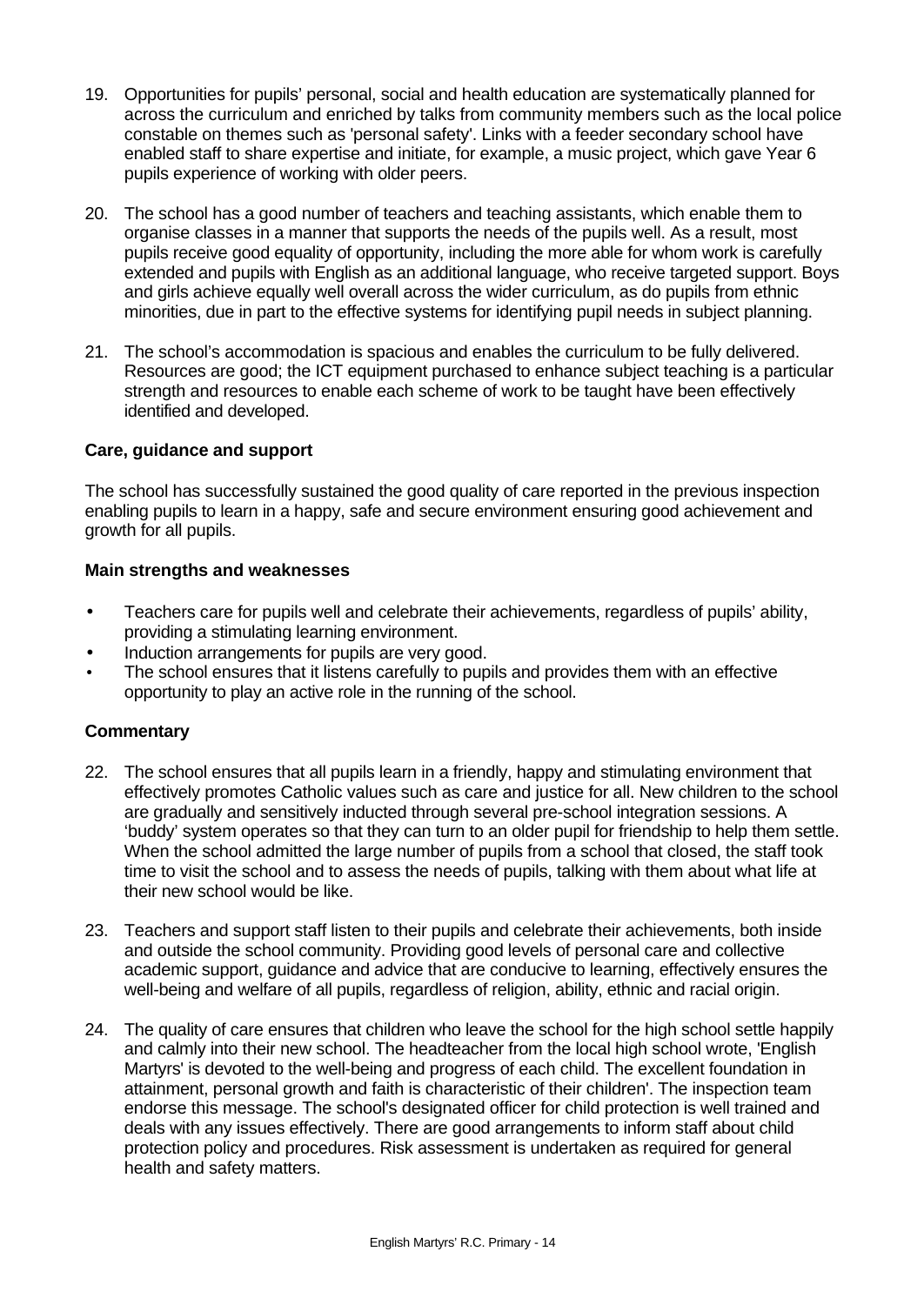- 25. However, very occasionally, during some playtimes and lunchtimes, supervision by temporary staff, unfamiliar with the expectations of the school, is not consistent, leading to some silly behaviour not being challenged in the usual rigorous way. This affects the learning of others in such situations.
- 26. The positive work of the school council ensures that pupils are heard and action is taken to address their concerns. Pupils are given an effective opportunity to become responsible citizens and learn to care for others at an early stage of their education. The school has responded to their suggestions by providing playground equipment and window blinds for some classrooms, enabling pupils to learn in a more constructive and meaningful way. Pupils expressed the view that they are fully involved in the activities of the school and parents have a very positive view of the care, support and guidance provided for their children.

## **Partnership with parents, other schools and the community**

The school continues to sustain a very effective relationship with other schools and the community. The relationship with the majority of parents is good, however, a significant minority could do more to support the school. This invaluable partnership between school and its stakeholders effectively supports pupils' achievement and their personal development. Links with the community have improved well since the previous inspection.

## **Main strengths and weaknesses**

- The school values its partnership with other schools, providing many opportunities to encourage pupils' achievement.
- Very effective links with the community contribute effectively to the good quality of teaching and learning.
- The school is working to improve its relationship with a minority of parents who are less involved in their children's education.

- 27. The school continues to enjoy a very constructive partnership with its feeder high schools, which ensures that the children experience a coherent education and the transition to the secondary school is smooth and very positive. The work between schools to enhance the curriculum and the sharing of expertise with staff in the English, mathematics and science departments has helped to raise academic standards. Staff continue to meet regularly to plan jointly and introduce activities that both enrich the curriculum and help the children to move with confidence to the high school. The school's Beacon status has enabled it to work very effectively with a number of partner schools, in particular developing the very good quality of work in ICT.
- 28. The school actively supports the high school summer school and the headteacher sits on the high school governing body.
- 29. The school continues to make very effective further use of its Beacon status and has involved other professionals to promote teaching and learning in partner schools helping to raise academic standards. Its work as part of 'The Water of Tyne' programme enabled a number schools in the community to effectively promote dance and music, as well as enhance pupils' cultural experiences.
- 30. The school choir frequently entertains the community and has been praised for its entertaining skill and inspiring work. The experience has enhanced learning and enabled pupils to become valued members of the wider community.
- 31. Most parents have rightly reported their positive relationship with the school, which enables children to learn in an effective way. However, a small number of parents do not consistently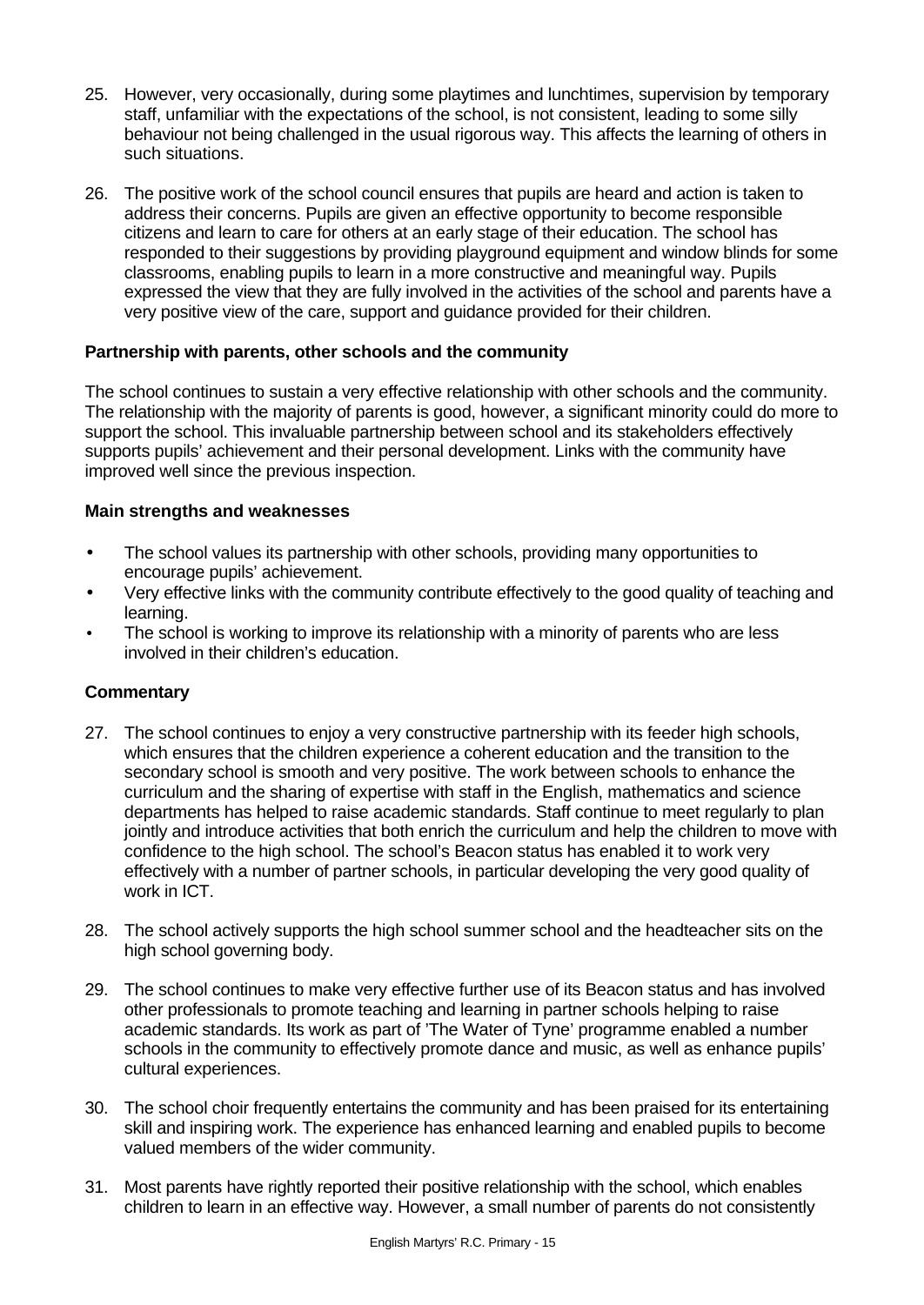support the school's policy on regular attendance and timekeeping. This inevitably affects the achievement of their children, the good work of the school and good relationship between the majority of parents and the school.

## **LEADERSHIP AND MANAGEMENT**

Leadership and management are very good overall. The headteacher provides very effective leadership, supported by the very effective work of senior staff. Management is very good and governance of the school is good.

#### **Main strengths and weaknesses**

- The headteacher leads by example very effectively and her leadership enables subject coordinators to fulfil their roles very well.
- All staff work very effectively as a team, sharing a commitment to improvement.
- The school uses ICT very effectively, in support of leadership and management and in developing the quality of teaching and learning.
- The school is reflective and self-critical, very effectively monitoring and evaluating its work, continually striving to provide the best for all pupils.
- Governors have a clear understanding of the school's strengths and weaknesses and effectively provide both challenge and support.

- 32. The headteacher provides very strong and caring leadership and the commitment she shows to raising standards, in all aspects of the school's work has contributed to the maintenance and improvement of the good quality of education offered since the previous inspection, effectively promoting a productive, inclusive climate for learning. Indicators of deprivation illustrate a trend of decline in children's attainment on entry and social indicators show a significantly different picture from that at the time of the previous inspection. The headteacher, supported very well by all staff, in particular the senior leadership team and 'phase' leaders, have successfully identified and tackled these issues to ensure that pupils continue to achieve well. The strong sense of teamwork, where all adults, including teaching assistants, work together, means that the school has few areas of weakness. Subject co-ordinators monitor standards in their subjects very well and quickly, and effectively address any areas for development. The school has achieved Beacon status, since the previous inspection, and has effectively shared its expertise, in leadership and management, with other schools in the area, with staff from other schools visiting and also taking part in training sessions. The deputy headteacher and assistant headteacher fulfil their responsibilities very well, working in close partnership with the headteacher.
- 33. A very positive feature that contributes to the good standards in many of the aspects of the school and the good achievement is the way that the school continually evaluates and reflects on its provision. For example, ICT is used very effectively to monitor and evaluate pupils' progress and to store the school's planning documents. As weaknesses emerge decisions are made quickly to plan appropriately challenging work for the pupils, to ensure that weaker areas are addressed and improved. The focus upon improvements in writing is an example of this process. The way that teaching assistants are deployed makes the best use of their considerable skills, with structured career development offered as an opportunity to extend their skills. The current focus on improvements in pupils' writing and the further development of ICT, are examples of the school's commitment to improvement. Parents recognise the very good quality of the school's leadership and management.
- 34. ICT systems are used very effectively to enable the regular assessment of pupils' progress and to evaluate the results. Careful analysis is undertaken of the patterns and trends in performance and attention given to perceived areas of weakness. For example, the impact felt when the school admitted a large number of pupils from a school that closed. Teachers used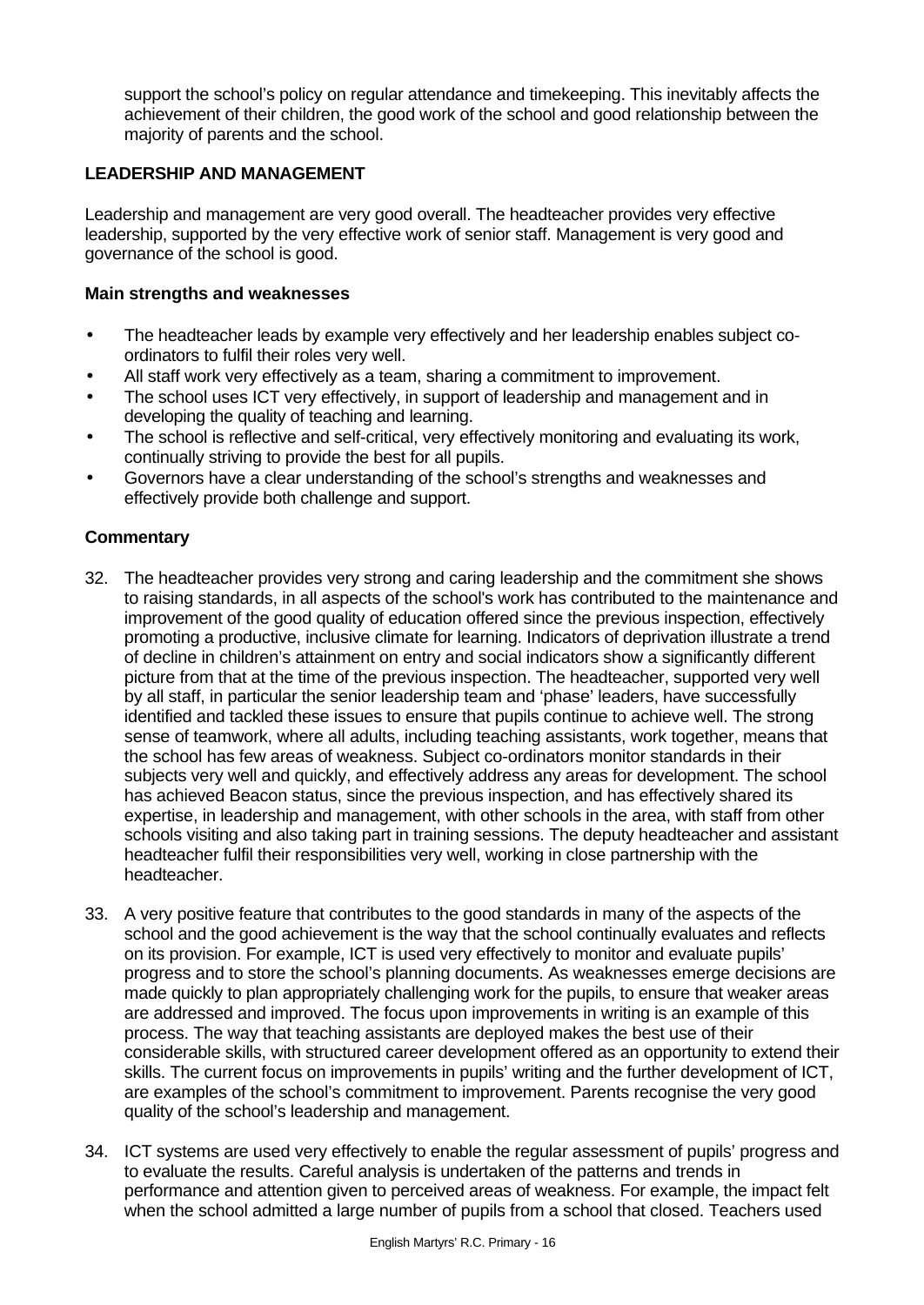assessment data well, carefully planning to meet the needs of the 'new' pupils. The leadership team have a very clear understanding of the quality of teaching and learning and of pupil achievement, and are working hard to achieve a consistent level of very good teaching. As a result, there is more very good teaching than at the time of the previous inspection. Monitoring information provided by the school illustrates a trend of increasing very good quality in teaching and learning. The very effective use of ICT in teaching and learning is having a positive impact on pupils' achievement and is likely to be felt more as it becomes embedded in practice. There has been an increase in the number of pupils with special educational needs since the previous inspection and the very good management of provision ensures good support for pupils and full access to all learning opportunities enabling the increasing number of pupils to achieve well. The provision is monitored well by the link governor who has a good overview of provision. Planning of the curriculum is very effectively maintained, through the ICT system, enabling teachers to quickly amend their lesson plans and also to provide up-to-date information, about progress and achievement, for parents and pupils. Attendance is also recorded electronically enabling rapid monitoring. Patterns of absence are identified and issues identified quickly; in the school's efforts to improve both attendance and punctuality.

| Income and expenditure $(E)$ |           |  | Balances (£)                     |
|------------------------------|-----------|--|----------------------------------|
| Total income                 | 1,036,566 |  | Balance from the previous y      |
| Total expenditure            | 1,048,409 |  | Balance carried forward to the n |
| Expenditure per pupil        | 2.484     |  |                                  |

| Financial information for the year April 2002 to March 2003 |  |  |  |  |
|-------------------------------------------------------------|--|--|--|--|
|                                                             |  |  |  |  |

| Income and expenditure $(E)$ |           | Balances (£)                             |        |  |
|------------------------------|-----------|------------------------------------------|--------|--|
| Total income                 | 1,036,566 | Balance from the previous year           | 74.760 |  |
| Total expenditure            | 1,048,409 | Balance carried forward to the next year | 57,555 |  |

35. The governors are also members of the team, many working closely with subject co-ordinators, undertaking their role, effectively, as critical friends questioning and supporting the work of the school. The school complies with all statutory requirements. In addition senior staff are 'paired' with subject co-ordinators, providing additional challenge and support and enabling coordinators to develop their skills in monitoring and evaluating work in their subject areas. Many governors use their own areas of expertise well, for example, the specialist skills of a number of governors are valued and mean that the school makes the best use of its funds. The school manages its budget well to maintain its level of staffing and whilst the proportion of the budget currently in balance is slightly more than five per cent it has been carefully allocated to enable improvements, detailed in the school's development plan, to take place. Additional funding gained from the schools Beacon status, and involvement in the Education Action Zone, has been used very effectively to build and maintain the quality and effectiveness of the school's ICT resources.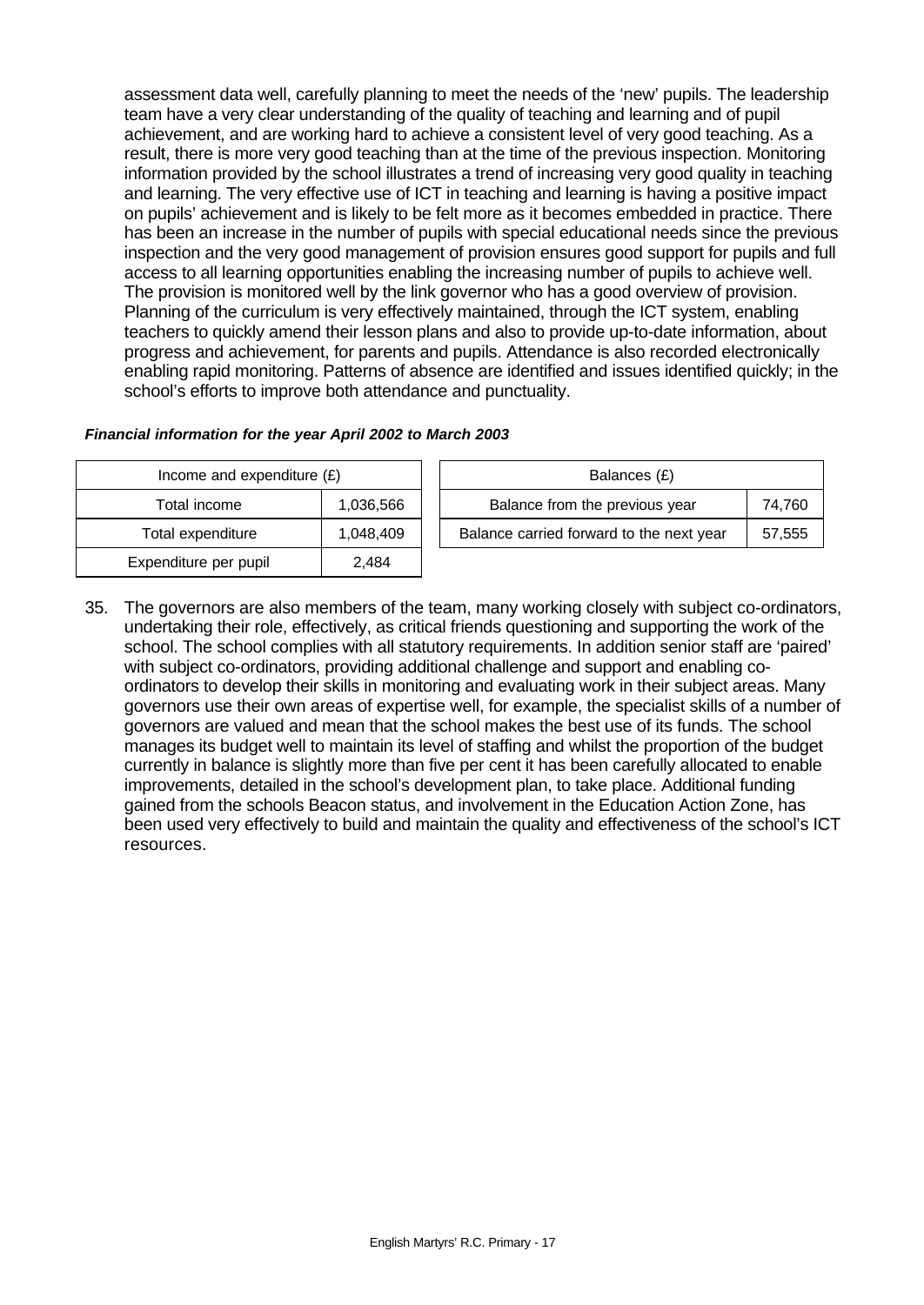## **PART C: THE QUALITY OF EDUCATION IN AREAS OF LEARNING, SUBJECTS AND COURSES**

# **AREAS OF LEARNING IN THE FOUNDATION STAGE**

- 36. Provision in the Foundation Stage is very good because teaching and learning are good overall, with very good teaching often observed. There is more very good teaching than at the time of the previous inspection as the result of very good leadership and management monitoring and evaluating provision in the classrooms. There are very good indoor resources. Children enter a very stimulating and lively environment where their work is attractively displayed and where a warm, calm and caring atmosphere pervades. The outdoor play area contains safe resources to develop physical education and much indoor equipment is used outside. Further development of the outdoor area is planned along with a general school grounds programme, and this should ensure opportunities to extend the whole early years curriculum.
- 37. Teachers and well-trained support staff work very well together and have very good relationships with the children. There is a good adult child ratio and children learning English as an additional language and those with special educational needs are very well supported. Curricular planning is exceptionally good because of its detail, flexibility and progression towards the Early Learning Goals. This encompasses some interesting and imaginative activities for the children, both teacher led and child chosen. It is also regularly reviewed and refined by the co-ordinator with all teaching staff. These structures, along with a clear system for continuous assessment of the children, firmly underpin work in the two reception classes and nursery.
- 38. Induction into the nursery and reception is particularly good and prepares children and parents sensitively for the experience with a variety of visits, informative booklets and staggered admissions. Effective links with home are maintained by termly consultation meetings with parents, to share assessment information by newsletters and individual work plans, the homeschool reading programme and the diaries sent in by parents when children take home the class bear!
- 39. Although children enter the nursery with a wide range of ability, attainment is generally below average in all areas except physical development. However, children's attitudes are very positive, they make good progress and achieve well.

# **PERSONAL, SOCIAL AND EMOTIONAL DEVELOPMENT**

Provision in personal, social and emotional development is **very good**.

## **Main strengths and weaknesses**

- Routines and procedures are well established.
- This area of learning is taught directly and across the curriculum.
- Co-operative learning is encouraged.

#### **Commentary**

40. Routines and procedures are quickly established in a friendly and helpful atmosphere. As nursery children enter, they use a name tag to register and sit on the carpet ready for prayers. They know how to line up sensibly and how to take turns. They put on the correct clothing for different activities and are regularly reminded about personal hygiene. They listen well and enjoy relating home experiences to the class. They respond immediately without fuss when they are told to stop or change activity and always say sorry if their concentration lapses when the teacher is giving instructions. By the time the children reach reception they use the convention of raising their hand to answer and are confident modelling work on the Smart board in front of the class.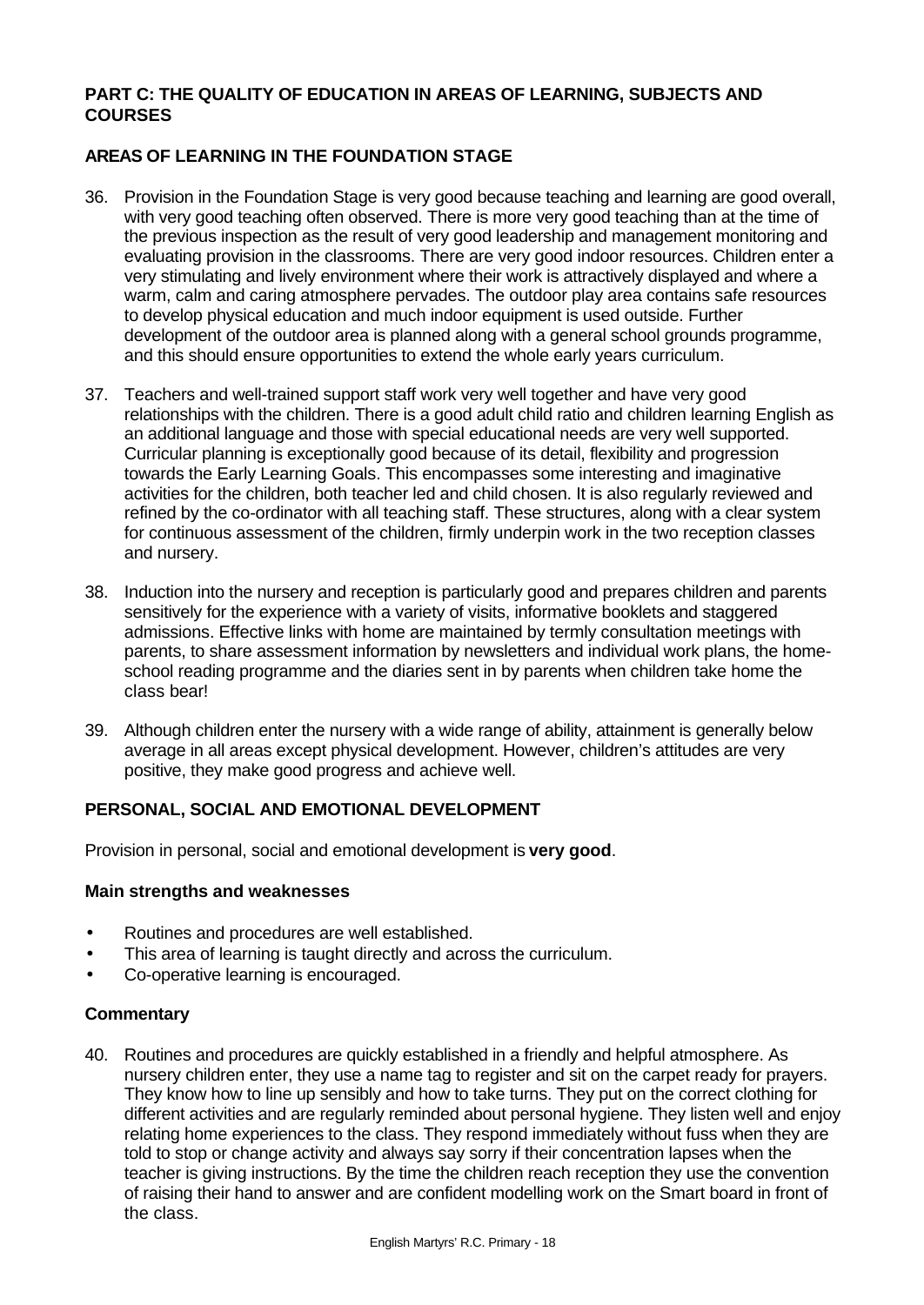- 41. Curricular topics develop children's understanding of the emotions and the special nature of human life. Using pictures, artefacts and general discussion teachers encourage children to reflect on their own feelings and relationships. In the nursery, children exclaim that "Teddy is feeling sad", whilst in reception one child wrote, 'I was sad when I lost my Spiderman suit'.
- 42. Teachers are very good role models. They are courteous to each other and to the children. They listen and ask supplementary questions not only to extend language, but also because they are genuinely interested in the children as personalities. They use the words 'please', 'thank you', 'sorry' and 'excuse me' often, and give praise when they hear children doing the same.
- 43. Teachers encourage children to work together, to help each other and to share. In reception an effective 'buddy' or talking partner system encourages co-operation in oral lessons and thus maximises on pupil participation. Children are taught to play games as a group fairly and to speak the truth at all times.
- 44. Overall, teaching and learning are good throughout the Foundation Stage with a significant proportion of very good teaching. There is consistent very good teaching in the nursery. The quality of teaching and learning has improved since the previous inspection and, as a result, children achieve well reaching most of the Early Learning Goals in this area of the curriculum.

## **COMMUNICATION, LANGUAGE AND LITERACY**

Provision in communication, language and literacy is **very good.**

#### **Main strengths and weaknesses**

- Teachers are very good role models.
- Children are given many opportunities to listen and to talk.
- Basic skills are well taught.

- 45. As many children enter school with such low level skills, teaching staff give priority to this aspect, particularly speaking and listening, and letter recognition. Teachers identify opportunities for a variety of language use and develop these through role-play activities, collaboration with other children and by maximising adult-child interaction. Adults ask questions, give commentaries, intervene to introduce vocabulary into a child's conversation and generally help children express themselves. Staff use good standard English and they enunciate clearly, often using dramatic intonation and gesture. Children echo the teacher's expressions and try hard to be heard by the rest of the class when making a contribution. Even in the nursery, children alter their voice and tone to portray a character in a puppet show. Confidence in speaking grows quickly in the nursery and is further advanced in reception because children feel at ease and are encouraged. They explore new words and expressions, but do not feel awkward when they make a mistake.
- 46. Children follow structured programmes for handwriting and the use of phonics. Teachers sit closely beside them to ensure correct positioning and the use of tools so that letters are formed correctly. Teachers' skilful use of ICT, particularly the interactive whiteboard, ensures that pupils benefit from their clear vision of letters and their combinations. The Smart boards provide many opportunities for pupil interaction and teachers use Powerpoint presentations very well to sustain interest and provide the necessary repetition to consolidate learning in basic reading and writing skills. Imaginative activities involving a wide range of equipment, which many children choose, further extend the teaching focus.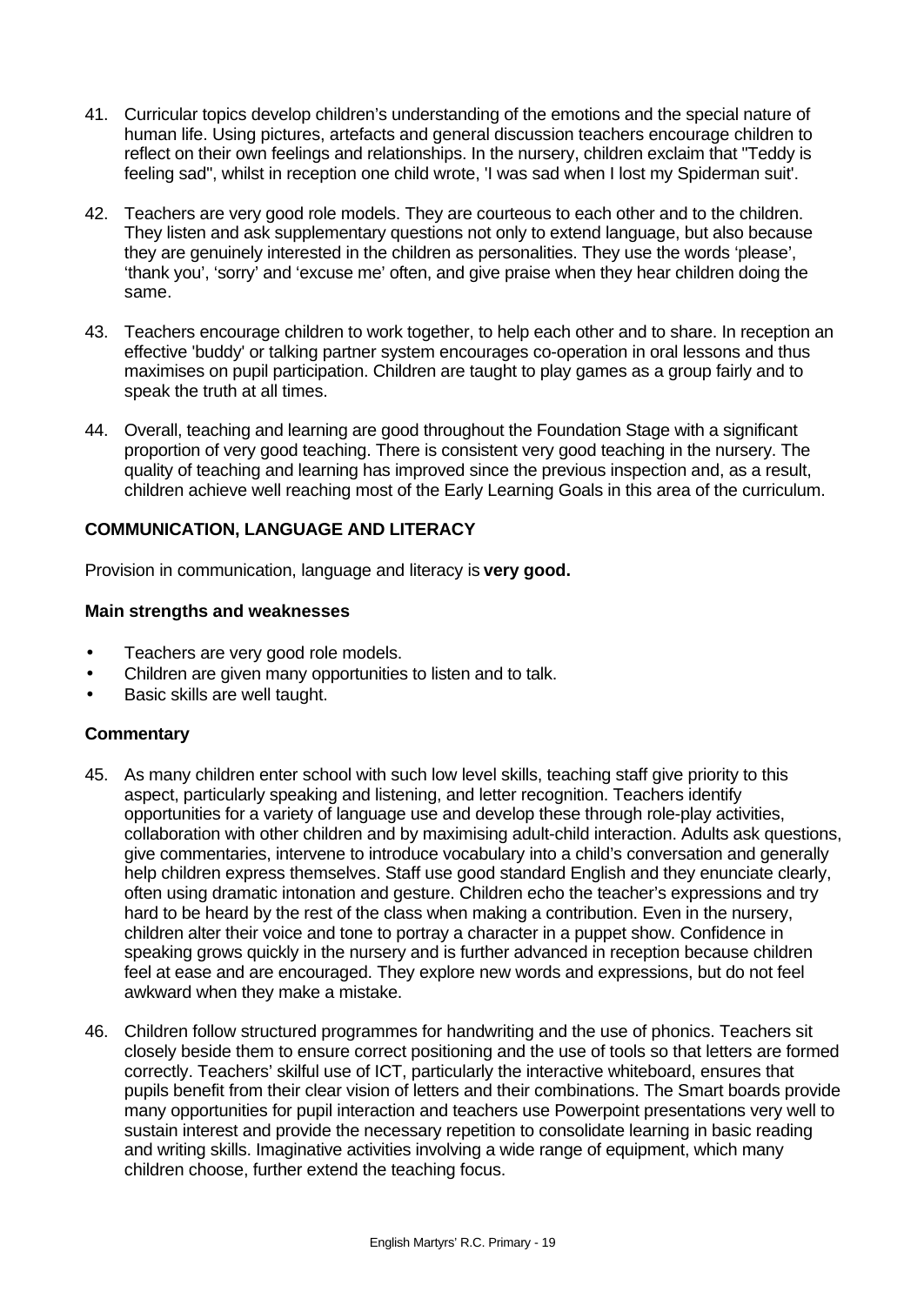47. During the inspection 85 per cent of reception children could write their first names and 40 per cent could write their family name. Pencils were used effectively and children recognised letters and could hear and say initial and final sounds in words. Teaching and learning in communication, language and literacy are very good. Despite their low starting point children are on course to reach the Early Learning Goals.

## **MATHEMATICAL DEVELOPMENT**

Provision in mathematical development is **very good.**

#### **Main strengths and weaknesses**

- Teachers develop mathematics through a range of varied activities.
- Teachers make very good use of equipment to teach basic concepts.
- There is a good match of work to the differing abilities of the children.

## **Commentary**

- 48. Teachers use every opportunity to teach mathematics. When checking attendance they use the occasion for children to check the accuracy of their figures. When pictures are used they question children about the first, second and third of these. Artefacts such as teddy bears are used to draw children's attention to measurement comparison. Children then put the teddies in order according to different criteria. Teachers also use a variety of counting strategies in order to signal the end of one activity and the beginning of another.
- 49. When mathematics is the main focus of a session teachers interest the children by their use of equipment. They also use the children themselves to effectively illustrate teaching points. In one very effective nursery lesson cars containing a pattern of dots were matched with home-made dominoes that transformed into garages! No wonder the children were intrigued!
- 50. Teachers are also very skilled at matching work to ability. They work side by side with children helping them to organise their equipment and teaching them good work habits such as checking and accurate counting. They ask children a series of questions to help them reflect on the solution altering their language appropriate to the listener. By the end of a reception lesson on shape, lower attaining children could match objects to drawings, the average attainers were applying mathematical language such as "curved, corners and faces" to a number of cubes, cuboids and cones and the higher attainers were identifying cylinders and comparing their principal features. Equipment used to achieve this ranged from the Smart board to modelling clay.
- 51. Overall, teaching is good in this area of learning with very good teaching often seen in both reception and the nursery. Children achieve well and reach all the Early Learning Goals.

## **KNOWLEDGE AND UNDERSTANDING OF THE WORLD**

*It is not possible to make an overall judgement of provision in this wide area of learning as little teaching was seen.*

- 52. Display evidence reveals that the children are familiar with stories, dolls and toys from other countries and that they study half-termly topics such as 'Night and Day', which widen their general understanding of the world. They also create graphic pictures using ICT software. In reception children are confident moving images on a screen when the interactive whiteboard is in use.
- 53. Lessons in the nursery and reception also indicate that the historical and geographical aspects of the Early Learning Goals are being well developed. Teaching in both lessons observed was very good because all pupils were engrossed in their work and teaching was enthusiastic and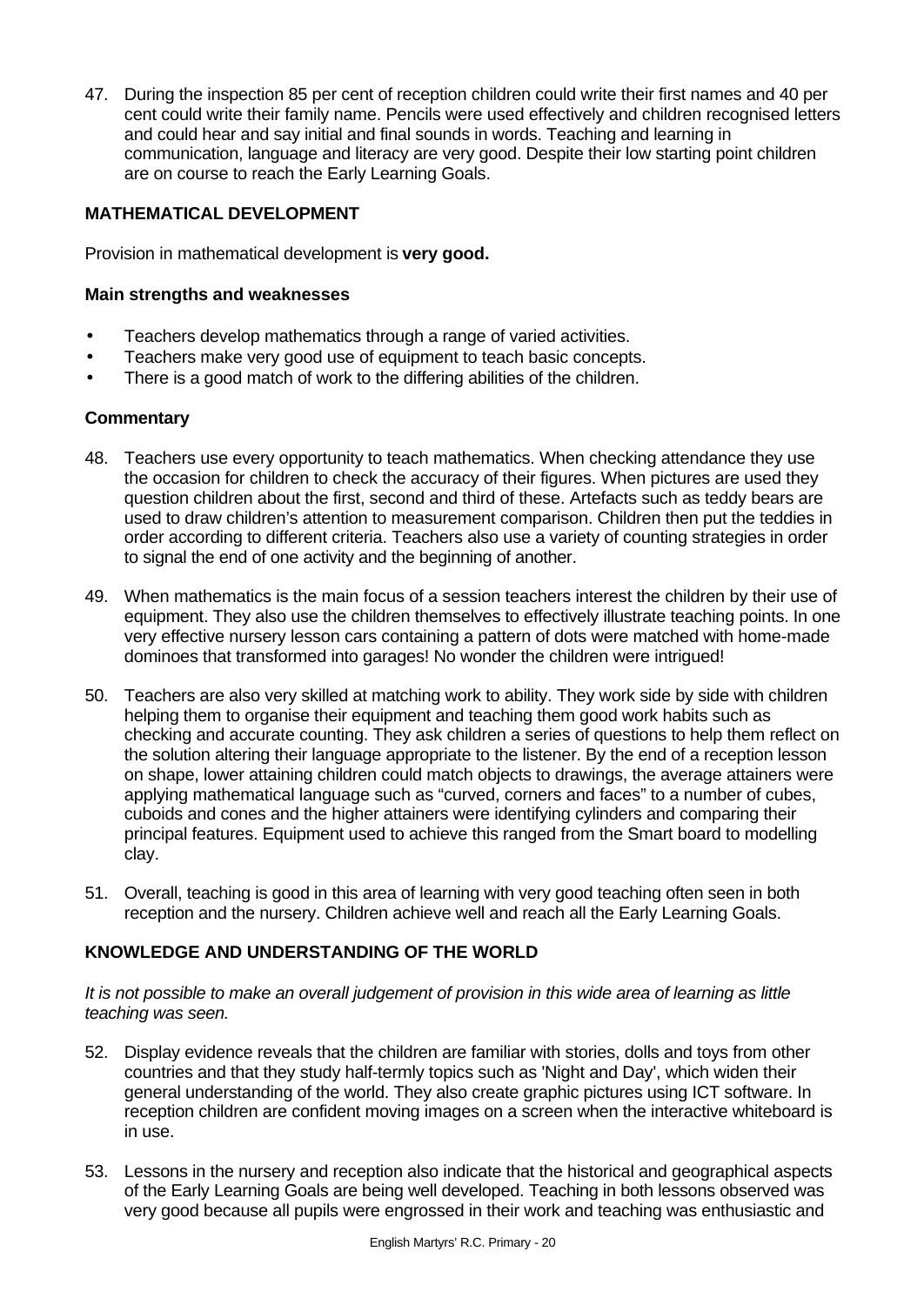challenging. There was a variety of whole-class, independent and collaborative work and adults effectively supported well-matched activities. By example teachers taught how to handle with care old and precious toys. They encouraged close observation so that the children were able to discern features of ageing and they were able to appreciate how artefacts have value in people's lives. In the second lesson children learned about the sun and discussed possible protection from its rays. Activities consolidated and extended concepts and provided opportunities for basic skills such as cutting, matching shapes and role play. These activities included putting suitable clothing for sunny weather into sets, dressing paper dolls, sand and dough play, completing jigsaws showing hot weather scenes and maintaining a weather station. All these activities are useful in widening children's knowledge and understanding of the world and the school's assessment information indicates that children are on course to achieve the Early Learning Goals by the end of reception.

# **PHYSICAL DEVELOPMENT**

Provision in physical development is **good.**

## **Main strengths and weaknesses**

- Children have many opportunities to refine their fine motor skills.
- Children are taught how to control their movements.
- Outdoor play needs further development.

## **Commentary**

- 54. Children's fine motor skills are developing well and opportunities to practise these occur throughout the day. Nursery children move puppets effectively and observations of display work reveal they have used a wide range of painting, pen and printing techniques. Reception children are confident cutting out clothes and sticking them onto paper figures so that they match. They fashion wet sand. They mould, cut and impress clay into recognisable structures. Teaching of fine motor skills in both the nursery and reception is very good. It is also very good in teaching gross motor skills.
- 55. In outdoor play nursery children energetically climb, slide and ride tricycles about the yard. Teachers give good demonstrations with very helpful commentaries involving ongoing assessment and lots of individual praise and instruction. By the end of one lesson children had made good co-ordinating progress in rolling, throwing and catching a textured ball.
- 56. In indoor physical development lessons teachers encourage further robust movement, greater body awareness and increased control of equipment. Children successfully throw quoits into a ring so that they land flatly, and roll hoops to other children over increased distances.
- 57. Outdoor resources for physical development are limited. Reception children use the same area as the nursery as well as the schoolyard. There are few co-operative vehicles to offer progression from the tricycles. There are no ground markings and the grassed area is featureless. However, the children enjoy the climbing apparatus and the landing surface is safe.
- 58. In physical development children's attainment at the beginning of the nursery is in line with national expectations. Teaching and learning are good and children achieve well. By the end of reception all have reached the Early Learning Goals with many doing better.

## **CREATIVE DEVELOPMENT**

Provision in creative development is **very good.**

## **Main strengths and weaknesses**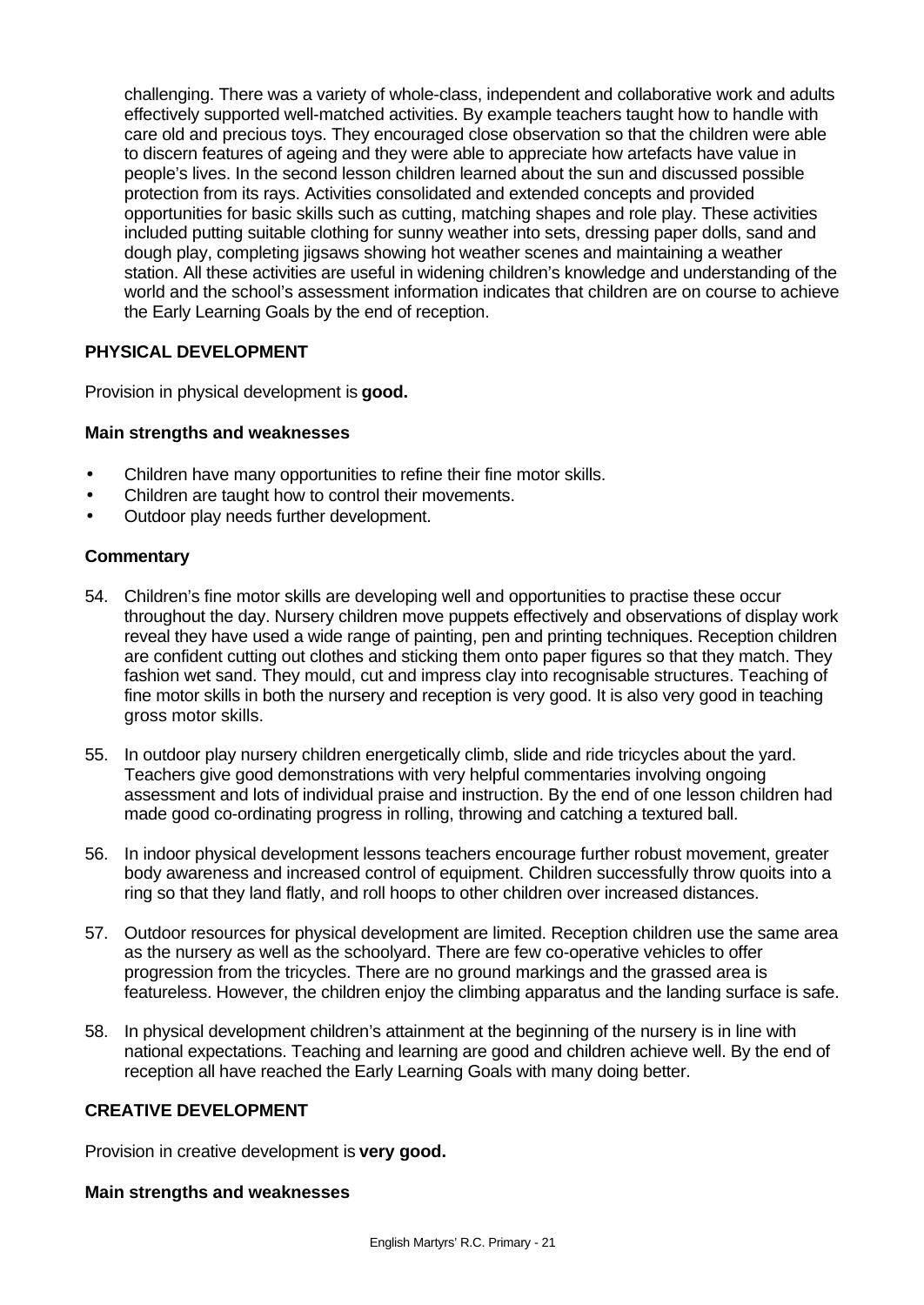- Teachers organise imaginative activities.
- Children experience a creative, but structured, environment.
- Children are taught skills, but are encouraged to experiment.

- 59. Teaching and learning in creative development are very good in both the nursery and reception. Teachers try hard to give the children imaginative activities so that they are involved in the context as they acquire skills and knowledge. In reception they discuss stimulating images of the sun and depict their own interpretation by mixing a range of colours and using them in circular movements. In the nursery children make their own puppets and use them imaginatively in role play projecting into the feelings and situations of their various characters. In reception children give very convincing weather reports from their weather station using appropriate symbols, gestures and formal language.
- 60. All three classrooms are organised so that children have open access to equipment for each of the areas of learning. However, teachers choose the range of activities for selection so that the children gain experience across the full curriculum rather than repeating from a more limited range. Children are given time and space to follow through their own ideas and teachers extend learning by discussion, provision of materials and general encouragement. Children's achievement is good and they are on course to achieve most of the Early Learning Goals.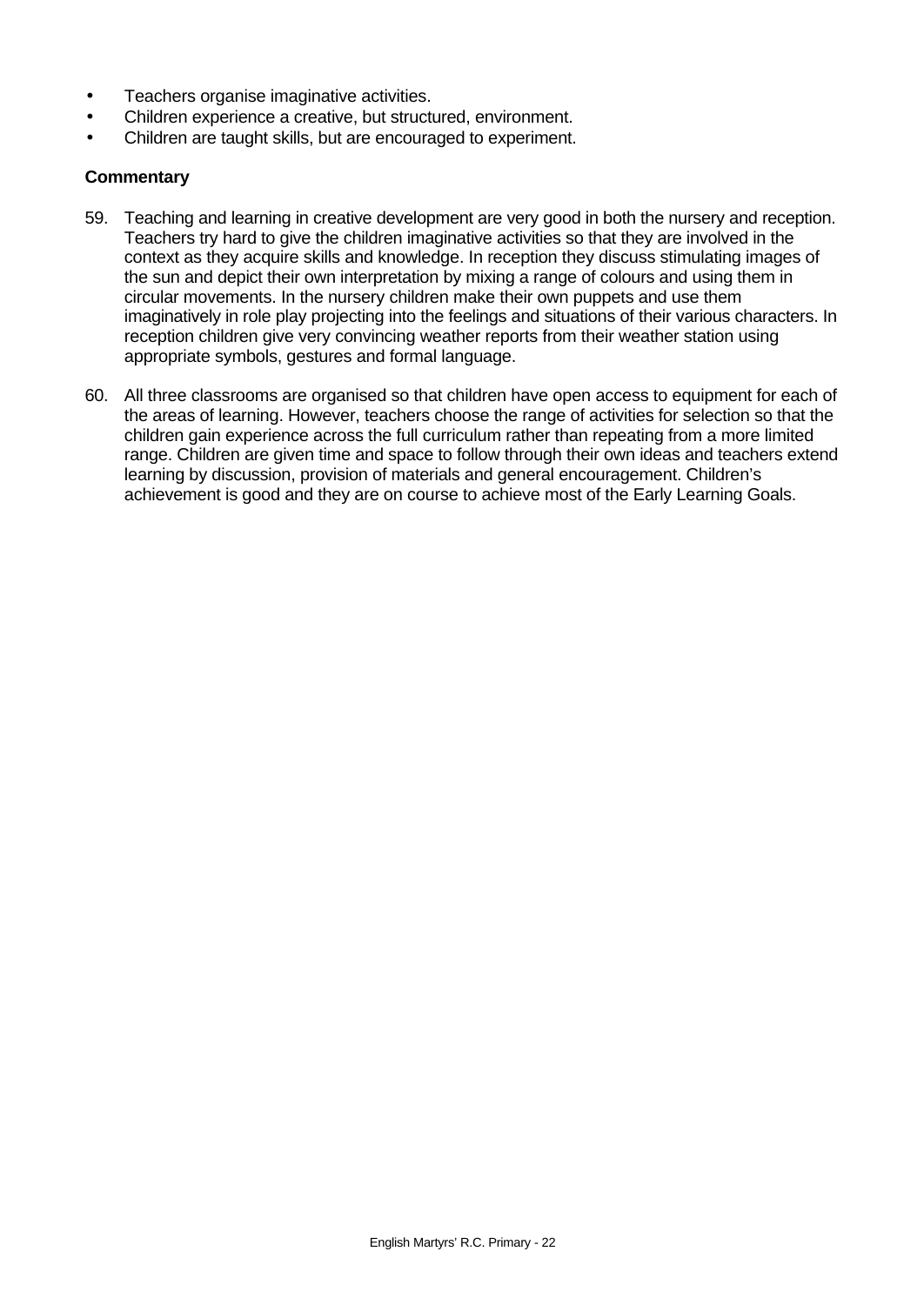## **SUBJECTS IN KEY STAGES 1 and 2**

## **ENGLISH**

Provision in English is **good.**

#### **Main strengths and weaknesses**

- Issues raised in the previous inspection have been successfully resolved.
- Leadership and management are very good.
- Teachers use resources very effectively.
- More time needs to be given, in lessons, to pupils' activities.
- Further strategies are required to improve pupil participation.

- 61. The school has resolved all the issues raised at the time of the previous report. It now has a well-stocked and easily accessible library, and Internet access gives pupils opportunities to extend their skills through independent study, homework and investigation. Marking is encouraging, accurate and sets clear targets for improvement.
- 62. Teachers analyse writing very well indeed. They prioritise what a pupil needs to improve first and make suggestions about linking different parts of the text. The school is focusing on story composition and its effect and analysis of pupils' work reveals consistency of marking across the year groups, with teachers giving praise for similes, metaphors, unusual, but effective, word order, connectives and complex sentences. Teachers also make helpful comments on the structure of stories and the way an argument is presented.
- 63. Standards by Year 2 are average, but above average by Year 6. In Years 1 and 2 all pupils use a variety of strategies to decipher an unknown word, they can describe a book's characters, they can predict a feasible storyline and many are conscientious about reading at home. Library skills are developing and most pupils can write neatly using a legible handwriting style. Their writing reveals the correct use of tense and is mainly, but not always, written in sentences with the correct punctuation. Spelling is fairly accurate and pupils use time connectives such as 'later on', 'first', 'suddenly' and 'eventually'. Subordinate clauses starting with 'when' and 'while' are present in many pupils' current work. The higher attaining pupils use direct speech, questions and exclamation marks, and include such similes as 'as quick as a mouse'. Pupils in Years 3-6 continue to read with enthusiasm, can answer literal and non-literal questions on a more sophisticated text, and can talk and listen with assurance in a discussion about film versus book. Not many use paragraphs when the text requires it, but the majority can defend a viewpoint and give some consideration to the opposite point of view. Lower attaining pupils find the structure of this more difficult, but higher attaining pupils are able to consider both sides of an argument and make their final decision with appropriate justification. The setting arrangements in Years 4-6 are effective, enabling pupils to achieve well.
- 64. Teaching and learning are good. In Years 1 and 2 the main focus at the beginning of lessons is very effective because explanations are clear and repeated in many forms. Teachers motivate the pupils by the use of games, questioning and leaving the text at an interesting point in the storyline. Teachers use very good resources. They are particularly effective using the interactive whiteboard so that all the pupils can see clearly examples of words and sounds and realise their versatility. Moreover, all pupils can self-assess because of the many examples and exercises projected in smooth sequence. Phonics are taught systematically and pupils achieve well. Most lessons are conducted at a good pace and the variety of activities to develop the first part of the lesson is always interesting and differentiated with very clear support for pupils with English as an additional language and pupils with special educational needs. Finally, the plenary builds effectively on previous learning.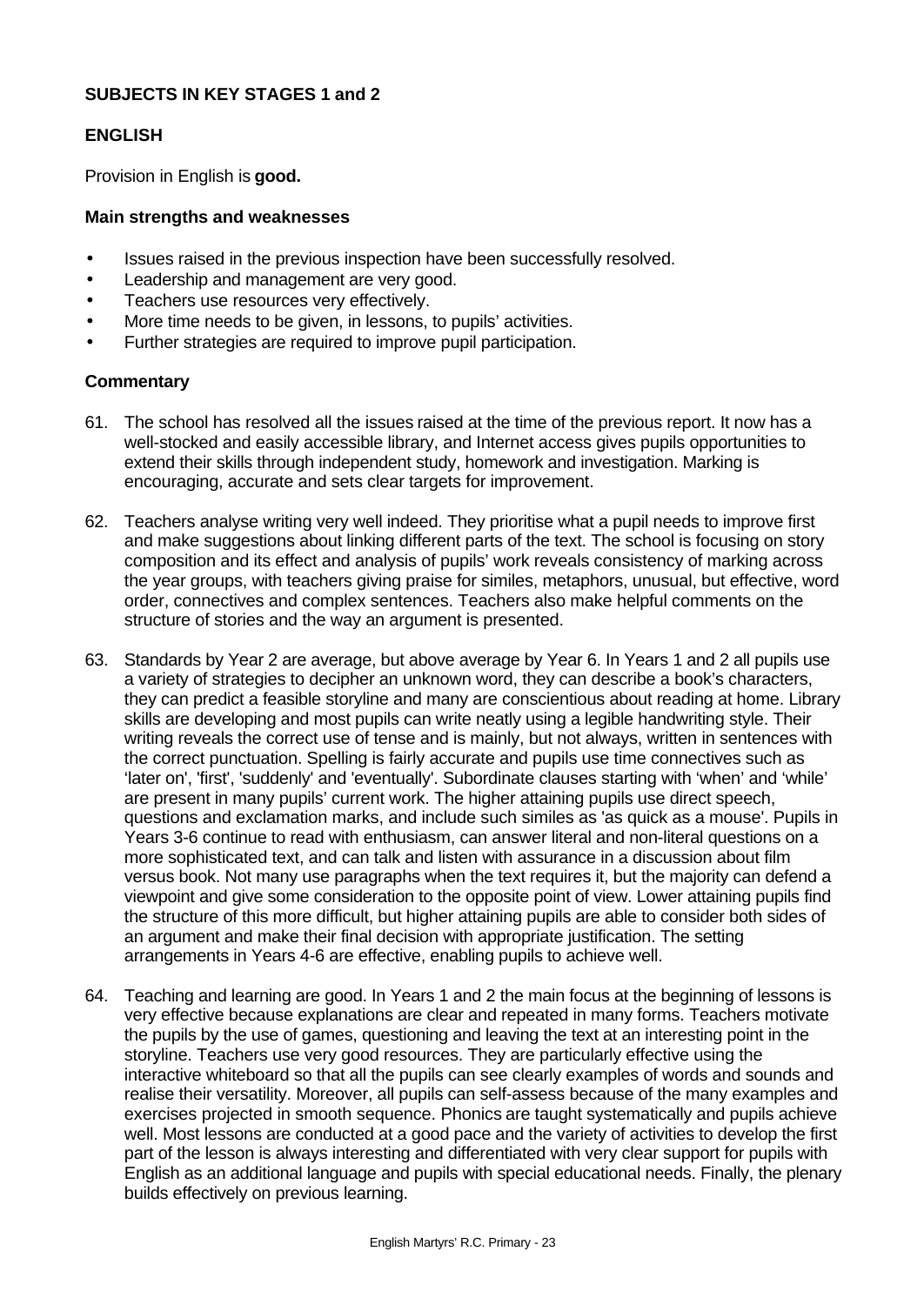- 65. All these features are present in lessons in Years 3-6 and the detailed planning and structures continue. However, the difference in lesson quality across the school between satisfactory and very good lessons is related to the opportunities presented for pupils' independent work, their participation, opportunities for collaborative work and the balance of time between teacher exposition and pupils working through a task. In one exceptionally good lesson pupils used an aide-memoire to discuss and act out a road accident so as to make a formal report. The pupils were actively on task, working for the whole of the lesson. The teacher began to model the formal diction required, but this quickly developed into a collaborative exercise with many pupils offering suggestions before they wrote themselves. This they did well. They had justified and rehearsed their viewpoints and were now able to write to the point and quickly using a framework. Pupils found such flexibility with the literacy strategy framework 'exciting'.
- 66. Where teachers provide writing frames and time structures, praise and incentives for working without the teacher, these sessions are more productive. Also use of strategies such as 'talkpartners' and whiteboards maximise active participation compared with raised hands and single replies. Sometimes in lessons, pupils are raring to begin the task, but they have to wait for an overly long teacher led session to end and they feel frustrated that they cannot develop the task as fully as they would like owing to time restraints. Where pupils' work is used for teaching purposes the result is more effective because it is relevant and encourages independent learning.
- 67. The leadership and management of English are very good with a clear focus on the changing pattern of attainment on entry. Analysed data indicates a clear pattern of improvement with pupils, including those admitted from another school, achieving well. The subject is led by a team of three people with one from each key stage and one from the leadership team working exceptionally to ensure consistency and continuity. There is regular dialogue analysing the results of monitoring and training, and staff check pupils' progress against predicted results. This information is disseminated to the staff and used to establish future school priorities and to provide class and individual targets. Progress since the last inspection has been effectively consolidated because of the improved management structure.

## **Language and literacy across the curriculum**

68. Teachers give spoken instructions well, always using the correct technical terms for each subject and insisting that the pupils do likewise. They give priority to speaking and listening across the curriculum and allow time for pupils' extended answers. They encourage pupils to ask questions of themselves and other pupils. Shared texts in literacy are often material from other subjects and pupils record their findings in science, design and technology and other subjects in a variety of formats. For example, sometimes pupils illustrate with labelled diagrams such themes as the lifecycle of a frog or write an imaginative account of Katie Morag's adventures on the island of Struay.

# **MATHEMATICS**

Provision in mathematics is **good.**

## **Main strengths and weaknesses**

- Standards are rising once again after a recent fall and are above average by Year 6.
- Pupils have very positive attitudes to mathematics and achievement by the end of Year 6 is good.
- The quality of teaching and learning is good.
- Younger pupils are not confident enough at rapid mental calculation and need to be taught strategies more effectively.
- The subject is led and managed very well.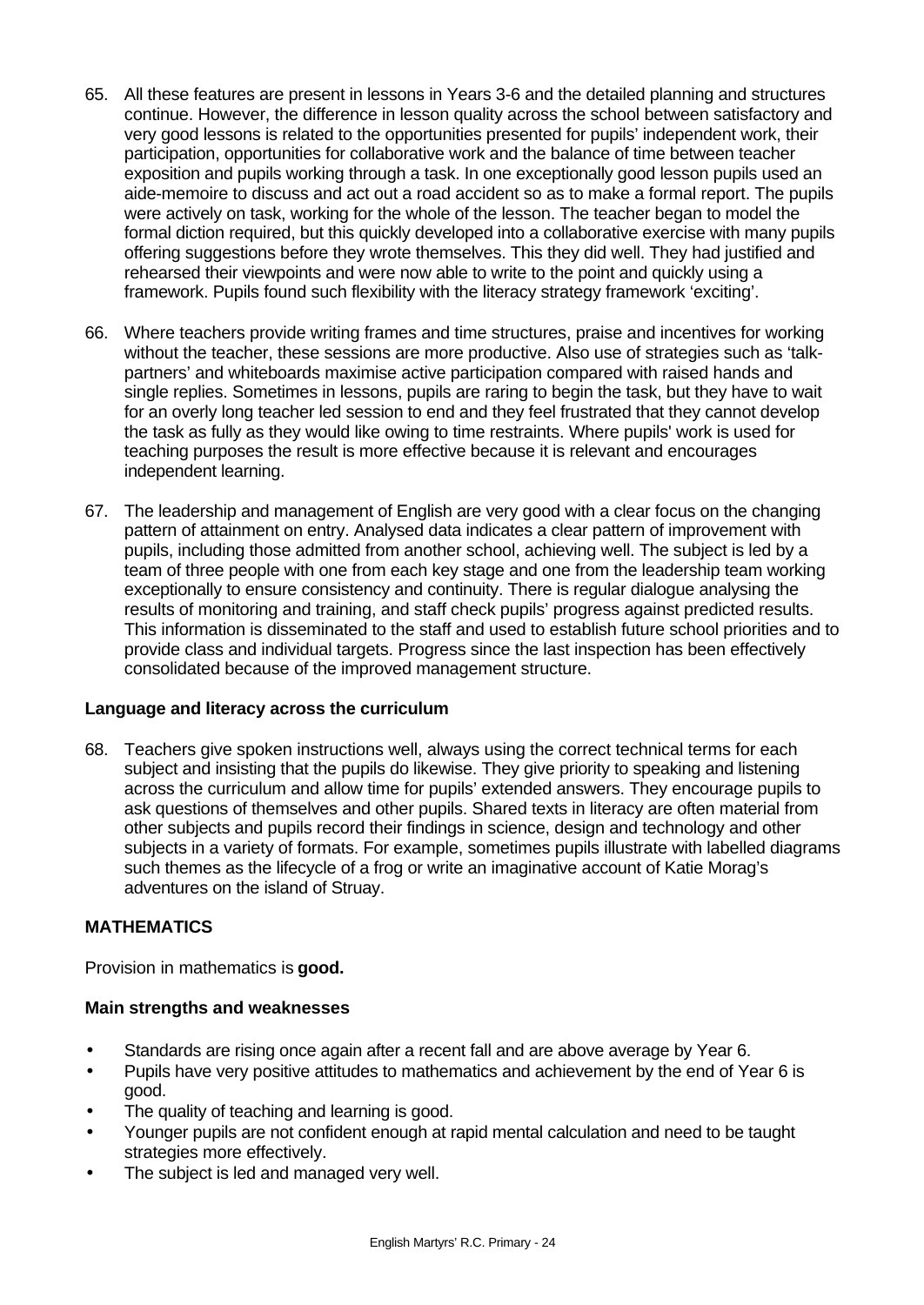## **Commentary**

- 69. Current standards in mathematics are average in Year 2 and above average in Year 6. At the time of the last inspection, standards in both year groups were above the national average. Since then, standards have fallen slightly, but are rising again. Results at the end of Year 2 took a dip in 2003, primarily due to the changing nature of the school's intake, including an increased number of pupils who start school with lower than average mathematical understanding. In Year 6, current standards have once again risen to above average levels because improvements in the teaching have ensured good levels of achievement for older pupils.
- 70. Overall, the school does well for its pupils, with all groups making good progress and achieving well. Pupils with special educational needs and English as an additional language are well supported by teachers and teaching assistants and so achieve well. Boys and girls are currently making similar progress. Pupils from minority ethnic groups also do well. Pupils show real enthusiasm for the subject and maintain very good levels of concentration and productivity.
- 71. The current pupils in Year 2 have made satisfactory progress and standards are in line with those expected nationally. They are developing a knowledge and understanding of place value and recalling addition and number facts up to at least ten. They can count accurately and sequence numbers. The proportion of pupils reaching above average levels in Year 2 is set to rise marginally. Whilst younger pupils sometimes lack confidence with their mental calculation skills, the setting arrangements for Year 4 onwards and the teaching of older pupils ensure that Year 6 pupils develop a deeper knowledge and understanding of key mathematical concepts and skills than their peers nationally.
- 72. The quality of teaching and learning ranged from satisfactory to very good and is good overall. A particular strength in the teaching seen was the effective use of the computer Smart boards, which teachers used to enhance their demonstrations of key concepts very effectively. For example, Year 2 pupils were able to see and plot mirror image shapes reflected on a line of symmetry.
- 73. Where teaching is effective, the initial level of challenge for pupils is high and is gradually increased as the lesson unfolds. Questioning is used to prompt deeper thinking and pupils' understanding of key concepts. The pace of these lessons was always brisk, so that pupils made good gains in their learning over time.
- 74. The setting arrangements for Years 4–6 work well for the more confident mathematicians in particular, who benefit from good teaching that is closely matched to their needs. Teaching in Year 6 for all pupils is consistently good and better. Careful planning ensures that the teaching of numeracy is always consistent and that pupils receive a broad and balanced mathematics curriculum.
- 75. However, in the teaching seen for younger and less confident older pupils, pupils were given insufficient opportunities to actively explore new concepts and practise key skills together during the teacher led sections of lessons. Consequently, these pupils are not sufficiently accurate at mental calculations and lack awareness of the strategies needed to approach problem solving. Opportunities are sometimes missed to enable pupils to learn independently, encouraging them to make their own choices.
- 76. The subject is very well led and managed through a teamwork approach, having actively analysed the impact of the intake of a large number of pupils, enabling all to achieve well. Realistic targets are set that pupils understand and pupils' progress is rigorously monitored. A regular programme of monitoring has been in place for some time and enables key improvement issues to be identified and good practice to be shared. The changes in pupil intake mean that improvement has been consolidated since the previous inspection.

## **Mathematics across the curriculum**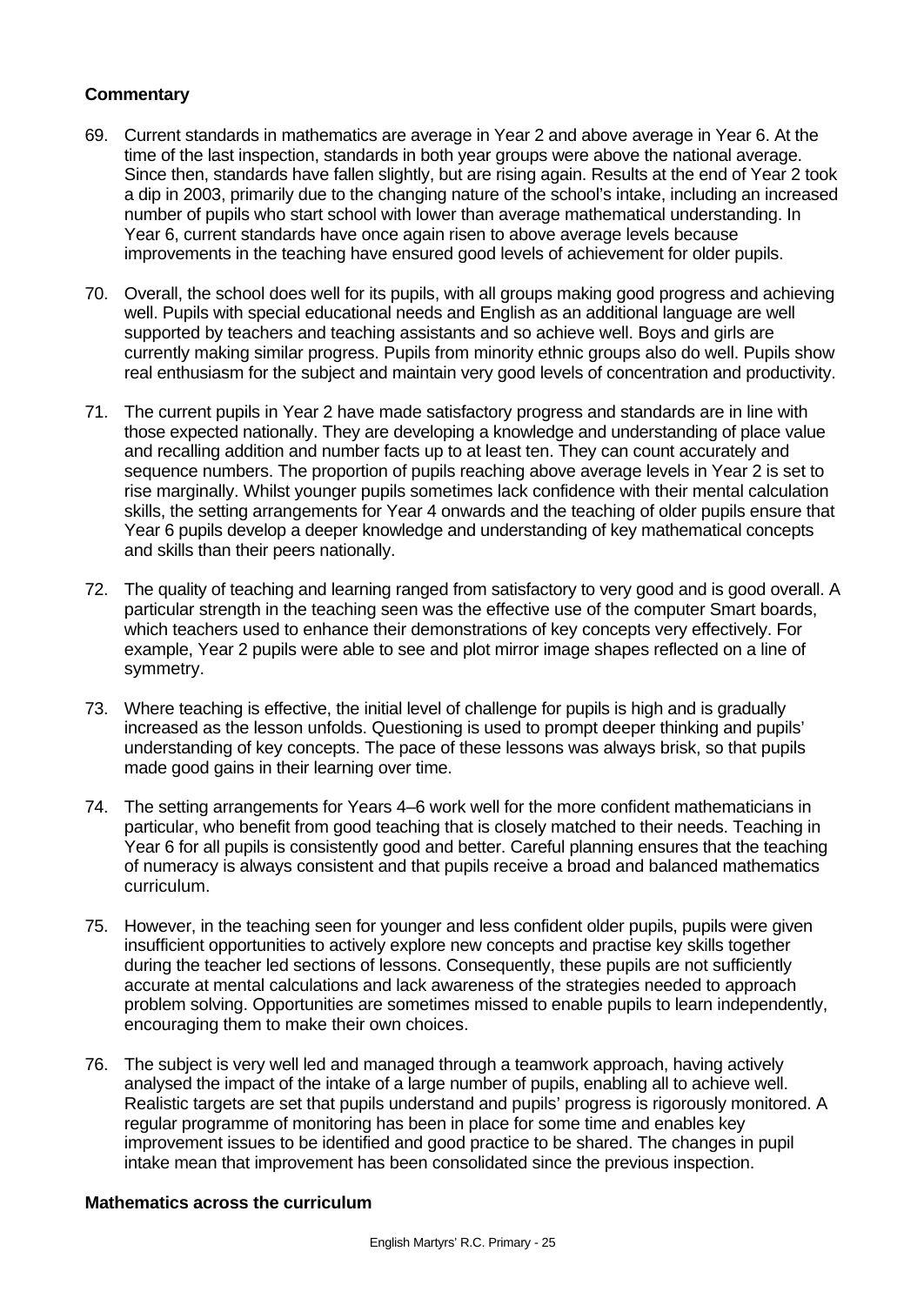77. Pupils use mathematics well as part of their work in other subjects and such opportunities are planned systematically term by term. For example, they use graphs and tables to record data in geography and science or measure materials in design and technology.

# **SCIENCE**

Provision in science is **good**.

## **Main strengths and weaknesses**

- Pupils achieve well in Years 3-6 as a result of good teaching giving pupils' factual knowledge and experience of investigative work.
- Very good leadership of the subject encourages investigative work and is seeking to further develop teaching of the skills of scientific enquiry.
- Opportunities are not always taken by teachers to offer practical activities to pupils.
- A good structured curriculum means that pupils receive a wide range of scientific experience.

# **Commentary**

- 78. Standards achieved by the school in national tests are steadily rising, but remain in line with the national average. This is better than the average for similar schools. The evidence of inspection shows above average standards by the end of Year 6. Standards are average by the end of Year 2. Pupils achieve well. Year 1 pupils successfully investigate the water resistance of different materials, Year 5 pupils effectively use their knowledge of sound to create a simple scale of notes by blowing into bottles containing different amounts of water and Year 6 pupils use their knowledge of solubility to investigate reversible and irreversible changes. Pupils' understanding of controlling variables and setting up fair tests is well established. Year 6 pupils write clear accounts of their science work, use diagrams well and make good conclusions, for example, when working on the evaporation of solutions. They use ICT very effectively to support their science studies and to represent the outcomes of their work. Achievement is good.
- 79. Overall, teaching is good. In Years 3-6 it is consistently good and very good. All teaching effectively seeks to involve and interest pupils through practical work and makes good use of resources to illustrate scientific knowledge. Good teaching uses secure subject knowledge and planning that challenges pupils in their learning. All pupils, including those with special educational needs, are involved well through careful organisation of groups and pairings for experimental work together with well-directed support for lower attaining pupils. Very good teaching places the learning in the nature of a quest to test the accuracy of a prediction and pupils develop investigative skills of trial and error. For example, when they used their knowledge about sound to vary the amount of water in bottles, creating a musical scale by blowing across the mouth of the bottles.
- 80. The very good leadership of science is developing the subject well. Despite a change of intake and considerable evidence illustrating increased social deprivation good standards have been maintained and teaching has improved showing good improvement since the previous inspection. As a result, improvement is good. Links with a local secondary school that has science college status mean that there is an expert input to the subject and that imaginative topic packs are readily available to support teaching. The curriculum modifies national guidelines to extend learning, especially for the experimental parts of the subject. Links with other subject areas are well planned, for example, music - when studying sound. ICT resources such as interactive whiteboards are used well in lessons. The need to use investigations to develop skills of enquiry in the pupils is recognised.

# **INFORMATION AND COMMUNICATION TECHNOLOGY**

Provision in information and communication technology (ICT) is **very good**.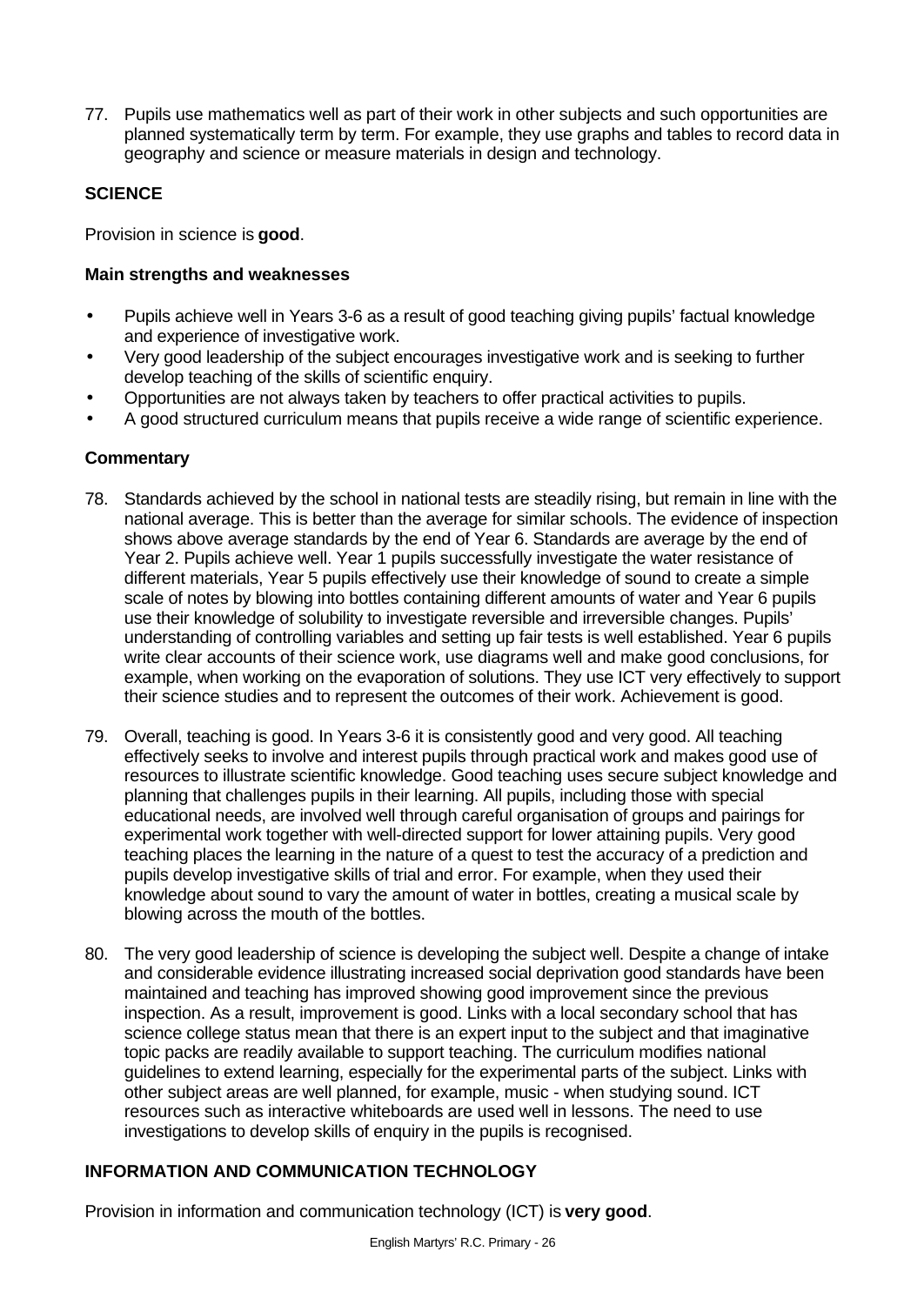## **Main strengths and weaknesses**

- Teaching is good and all pupils, regardless of gender, additional language and special educational needs, are achieving well, reaching well above average standards by the end of Year 6.
- Care has been taken to ensure that all pupils gain the maximum possible benefit from the school's investment in ICT resources.
- Pupils' achievement is assessed very well and the information evaluated to inform the better planning of succeeding lessons.
- The provision, and effective use of interactive whiteboards, in all classrooms, very effectively supports teaching and learning in other subjects of the curriculum, providing very good opportunities for pupils to practise their skills.

# **Commentary**

- 81. Standards are above average by the end of Year 2 and well above average by the end of Year 6, with very good achievement throughout the school. Since the previous inspection the computer suite has been established and interactive whiteboards installed in all the classrooms. Great care has been taken to ensure that all pupils have as much time as possible with the computers to develop their skills. Work in ICT is a strength of the school. The positive impact of very good teaching and learning, taking place in the suite and in the classrooms, is impacting upon standards. Perceptive assessment ensures that opportunities are provided for all pupils to gain additional experience and to extend their skills. The assessment process used in school has formed a model of good practice and is shared, through the Beacon partnership, with other local schools.
- 82. Older pupils prepared a multimedia presentation. They added graphics and sound, creating pages that offered users a variety of options, based on their work in history, looking at life in Britain in the 1960s. For younger pupils, good links were made to science using a database program, enabling them to sort and classify materials. They routinely log on and off the system, open files and save their own work, effectively accessing and linking the contents of different programs to compile their own information. Pupils work independently and also help each other to gain the most from their experience. Teachers prepare lessons well and sensible timetabling enables maximum use to be made of the computer suite. The use of ICT is having a considerable impact upon achievement in other subjects of the curriculum.
- 83. The very good subject co-ordinator works very effectively with colleagues, to develop the subject, sustaining and improving the skills of both teachers and pupils. Under her leadership teachers are involved in suitable training, and teaching assistants provide invaluable support that contributes effectively to the quality of learning and the progress of the pupils. Good improvement has been made in standards attained by pupils, and very good progress in the provision of equipment, since the previous inspection. The subject co-ordinator and the headteacher have a very clear and positive vision about future developments in the school's effective use of ICT.

## **Information and communication technology across the curriculum**

84. Information and communication technology is used consistently to deliver teaching and learning in other subjects of the curriculum and is leading the improvement of teaching and learning. Teachers consistently use the interactive whiteboards, installed in every classroom, to present a range of information to pupils and also to enable them to 'interact' with the information. For example, in a Year 3 lesson in mathematics, pupils were able to highlight on the whiteboard, the information needed to assist their mental calculations of mathematical problems. In a Year 5 lesson in English, pupils used the whiteboard to compare and contrast different ways in which legends had been written. Pupils have opportunities to practise skills learned in the computer suite, in other lessons, for example, word-processing work in English, enabling pupils to 'draft' a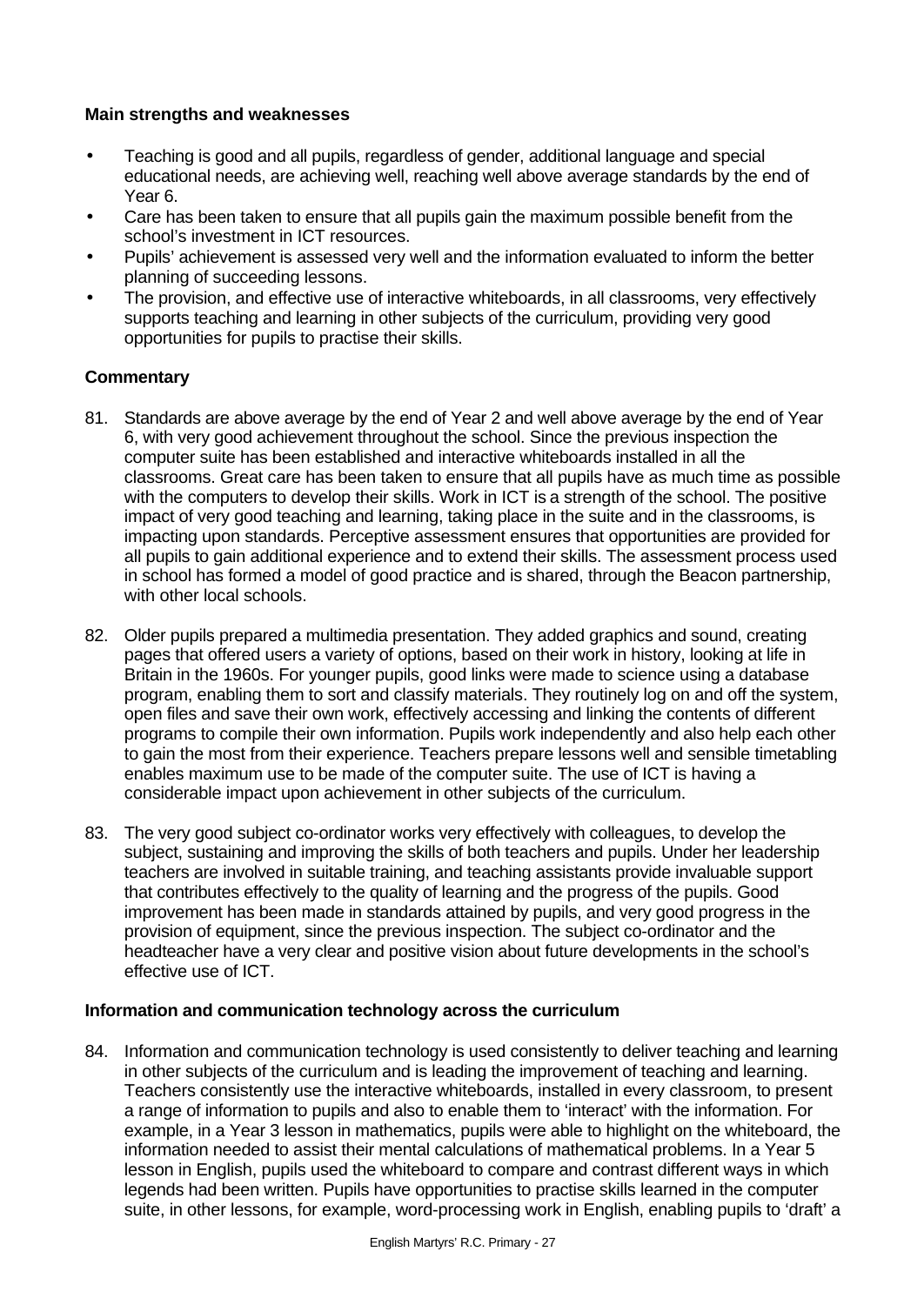story, to refine and edit it, producing a finished product of high quality. Throughout the school the quality of work on display, illustrating the range and depth of pupils' ICT work, is of high quality.

## **HUMANITIES**

*Work was sampled in geography and history, with one lesson seen in geography and two in history. It is not, therefore, possible to form an overall judgement about provision in these subjects.*

- 85. In **geography** there is every indication from pupils' work seen that standards are broadly average in Years 2 and 6, which was the case at the time of the last inspection. Pupils in Year 2 have studied their local community, learnt to identify different features of the immediate environment and can talk about the key characteristics of their own and contrasting localities. Pupils in Year 6 are able to express views about environmental issues and identify how improvements to an area might be undertaken. They have learnt key geographical skills, such as the use of keys on maps and the identification of longitude and latitude references for key cities around the globe. In the lessons seen, pupils in Year 1 were taught well and ICT was used effectively to record class findings on a recent local parking survey. In Year 5, the teacher enabled pupils to enquire at first hand, trying out the process of water filtration for themselves as part of a project on water changes in the environment.
- 86. In the two lessons observed in **history** teaching and learning were judged good and very good. Lessons were well planned and involved interesting resources such as pictures, photographs, coins, toys and information found on the Internet. Pupils were encouraged to observe artefacts closely for their materials, purpose and signs of age. They were taught to be critical of the possible accuracy of personal memories and to appreciate that there are different opinions about different historical events. Teachers questioned pupils well to draw their attention to various features and suggest scenarios where artefacts may have been used. This engaged the pupils and they reflected on how artefacts trigger memories. The pupils were very enthusiastic in these lessons and applied their knowledge well to games, worksheets and activities. Scrutiny of pupils' work indicates that pupils make some interesting visits to develop their understanding of a period of time. Such visits include Kilhope Lead Mining Centre, Bede's World, Bessy Surtees' House, Arbeia Roman Fort and the Laing Art Gallery. Pupils have also examined photographic evidence of their own school over 50 years. Teachers ensure that pupils' knowledge of chronology is effectively developed and pupils present their work in a variety of ways; by oral and written accounts, research, worksheets and by the use of Power point slides. Work is marked correctly and teachers comment to encourage their pupils.

## **CREATIVE, AESTHETIC, PRACTICAL AND PHYSICAL SUBJECTS**

*As a result of the focus on English, mathematics, science and ICT there was not enough evidence to report on any of these subjects individually, because not enough teaching was seen or there was not enough evidence to judge achievement. However, work was sampled in art and design, design and technology, music and physical education.*

87. Since the previous inspection the school has developed a scheme of work in **art and design** and pupils' work on display reflects teachers' and pupils' enthusiasm for the subject. The work illustrates a wide range of experience of techniques in a range of mediums. For example, silk painting linked to an art gallery visit that also developed literacy skills through extended writing. Sketches by Year 6 pupils use shading for texture and light effects. From the work seen standards are good by Years 2 and 6. Year 2 pupils use art and design, and design and technology skills to produce good abstract images in the style of Jackson Pollock. Art and design is used as a natural part of subjects such as history and geography. Year 2 pupils created good quality shape patterns and designs based on images from a church visit. Pupils in Year 5 painted good pictures of Victorian toys as part of their history topic. Leadership and management of art and design are good. Teachers are enthusiastic and a thriving art club extends pupils' already good experience in the subject.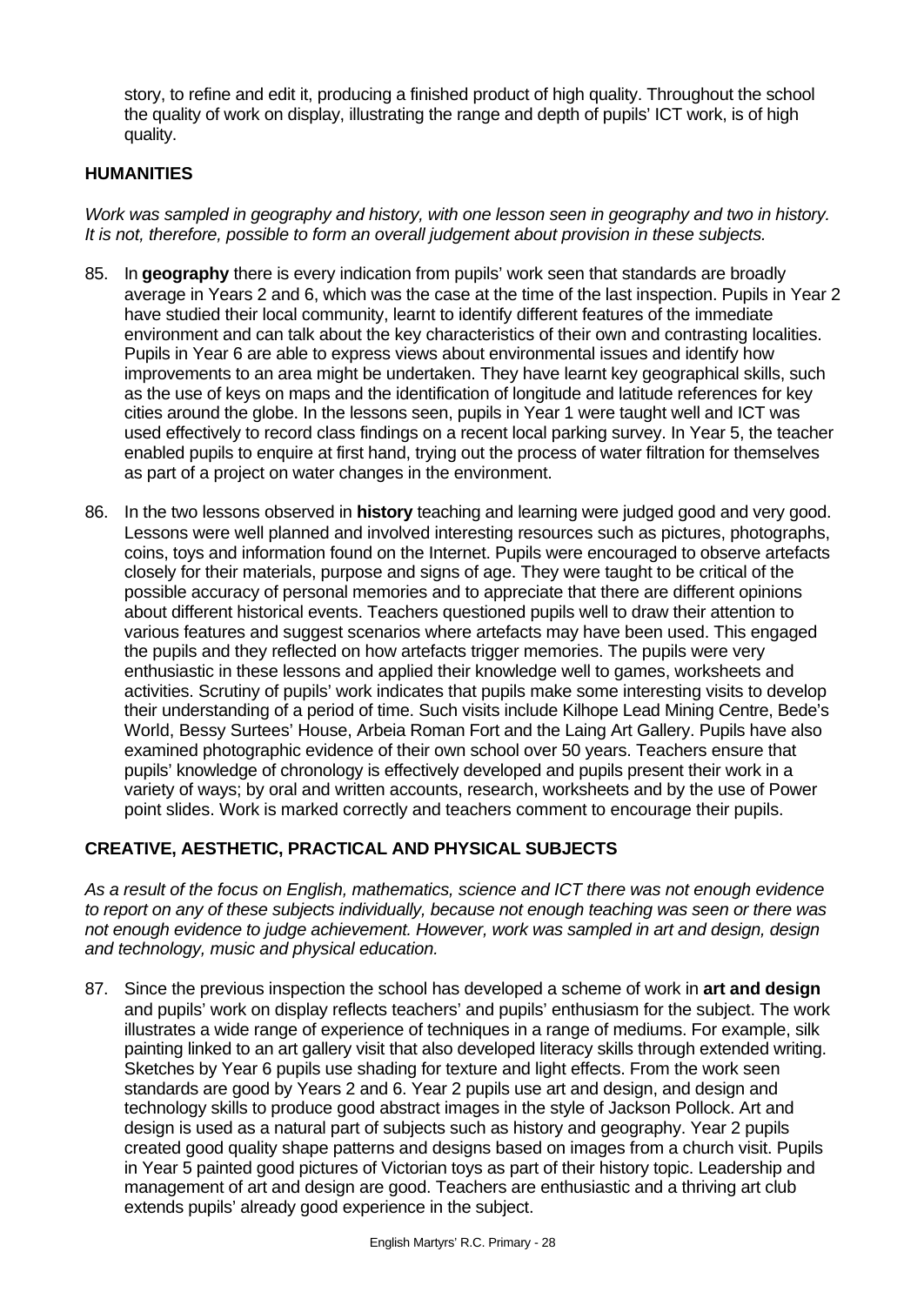- 88. Scrutiny of the **design and technology** work on display shows models of a good quality, which indicates good development of skills in Years 3-6. Samples of work seen are at a good standard and demonstrate a variety of techniques and the use of a wide variety of materials. Skills are evident in the construction of wheeled vehicles; fairground rides that transfer power through a right angle and bridges constructed from straws. Year 6 pupils have used scientific skills to test bridges for load bearing capabilities. Questions of cantilever construction, the strength of triangles and the need to distribute forces on load bearing platforms were considered in designs. Links with history are evident in the construction of models of Greek temples. Evidence of standards at the expected level was seen in Year 2, in a portfolio of work. Good leadership of the subject ensures that the curriculum provided for the pupils is good with a full range of activities and opportunities for pupils to develop skills.
- 89. In **music** it is not possible to make any overall evaluation of provision. Documentation was studied and an extra-curricular activity, the school choir, was observed. A good range of music activities and tuition is available to pupils across the school, including the opportunity for all pupils in Year 3 to learn the descant recorder. Peripatetic music teaching is available to older pupils through the work of visiting tutors, and the school currently offers tuition in instruments such as the keyboard, clarinet, flute, guitar and trumpet. The quality of singing in the school choir lunchtime activity session was very high. Pupils sang with confidence, demonstrating the ability to successfully maintain singing parts within a round and to perform harmonies and counter-melodies. Expectations are very high and pupils' performance skills are carefully honed, including their attention to phrasing and enunciation. Whilst the song in question is a piece in progress, the rendition of this song is already of a high quality.
- 90. Three lessons in **physical education** were seen during the inspection. The teaching observed ranged from good to satisfactory. The lessons involved an effective warm-up and good explanations about the effects of exercise. Pupils selected dance movements with control, followed instructions and observed each other, being effectively encouraged to evaluate their performance and act upon improvements. In a gymnastics lesson pupils were able to sensibly and safely put out the large apparatus, under supervision, and to use it appropriately to develop a sequence of movements, including balances and the transfer of their weight from one part of the body to another. The resources for physical education are good. There is a good range of games equipment for both outdoor and indoor activities and gymnastic apparatus is appropriate and well kept. There are two halls, and thoughtful timetabling enables all pupils to have access to the indoor facilities. Scrutiny of documentation and discussion with pupils suggests that all strands of the curriculum, including swimming, are covered. Leadership and management of the subject are satisfactory.

# **PERSONAL, SOCIAL AND HEALTH EDUCATION AND CITIZENSHIP**

91. There was not enough evidence to report on this area in full. The school has its own units of work for citizenship. This develops from aspects of religious education teaching and incorporates a well-structured programme to develop pupils' economic, social, political and environmental education. Its main aim is to develop pupils into active and responsible citizens. The school holds elections every year to elect members of the school council. Every year group is represented and the council meets regularly and has affected change in the school. Members of the church and local community are invited to extend the pupils' education and these visitors include the road safety department, the fire brigade and the police, visiting drama groups, general helpers and parish volunteers. The programme is taught across the curriculum, often in circle time and personal and social education where the emphasis is on empathy, rights and responsibilities.